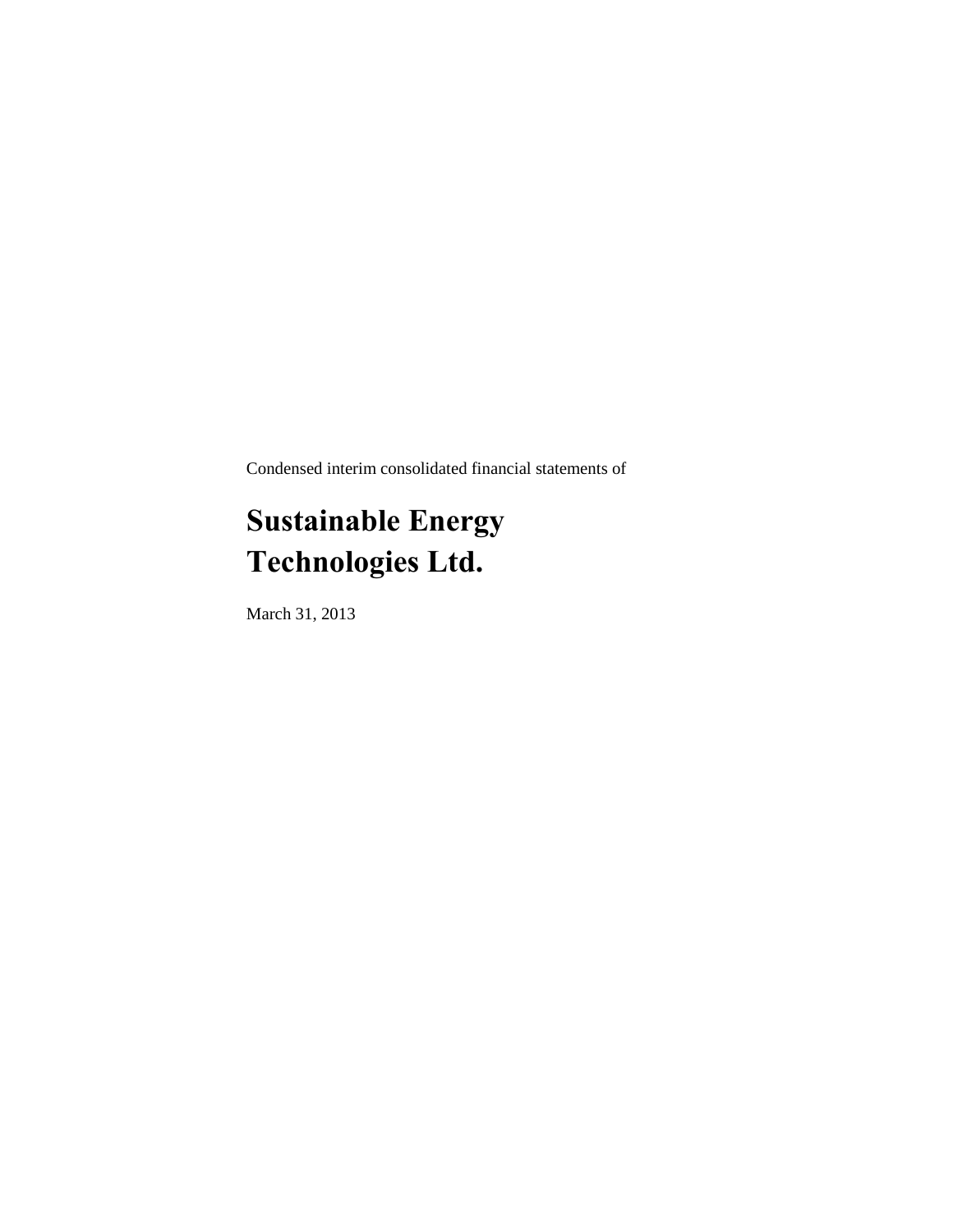March 31, 2013

### Table of contents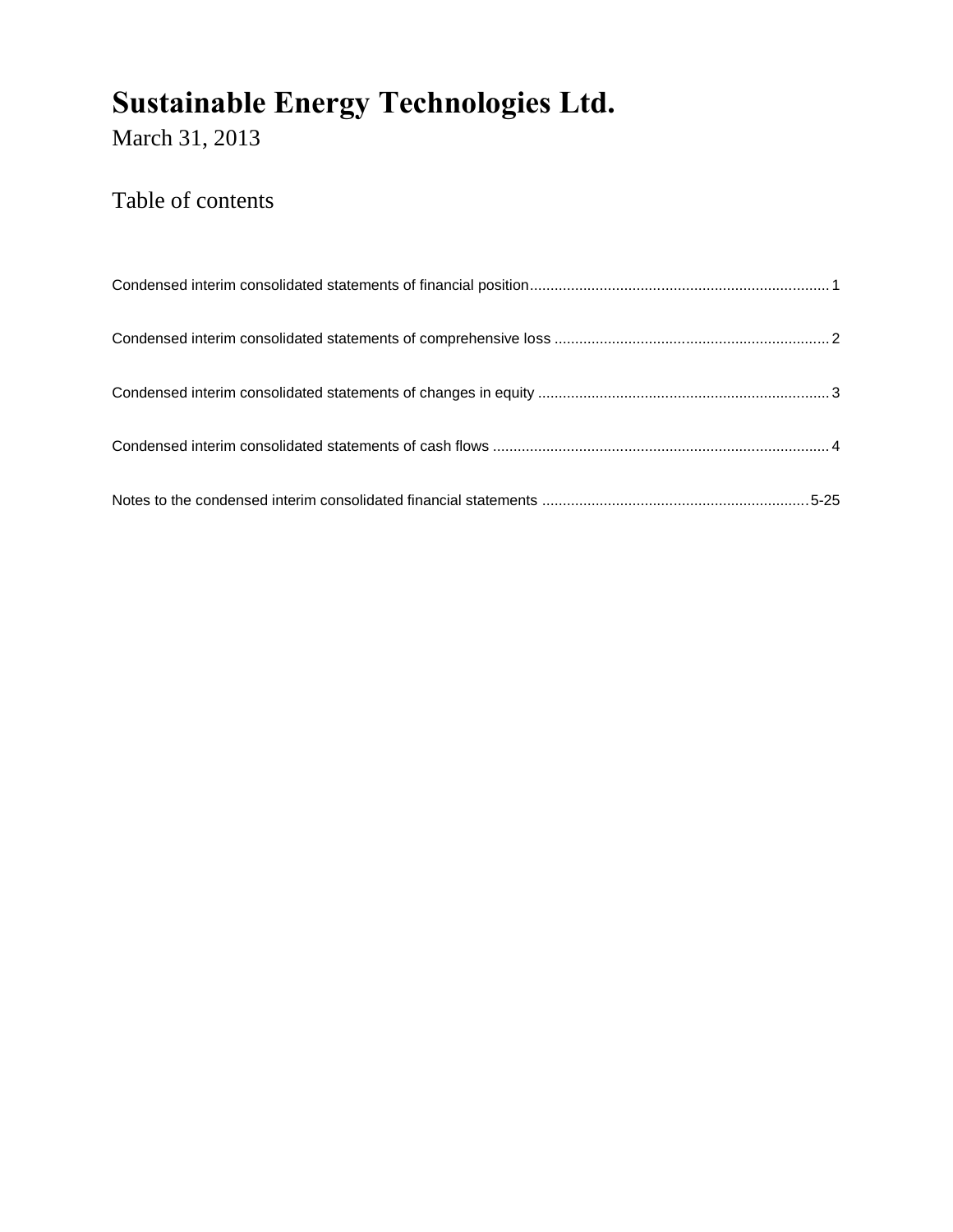Condensed interim consolidated statements of financial position

Stated in Canadian dollars

(Unaudited)

|                                                 |                   | March 31,                   | September 30,  |
|-------------------------------------------------|-------------------|-----------------------------|----------------|
|                                                 | <b>Note</b>       | 2013                        | 2012           |
|                                                 |                   | \$                          | \$             |
| <b>Assets</b>                                   |                   |                             |                |
| Current:                                        |                   |                             |                |
| Cash                                            |                   | 23,041                      | 256,104        |
| Accounts receivable and advances                |                   | 428,343                     | 913,426        |
| Inventory                                       | 3                 | 2,697,024                   | 2,712,004      |
| Prepaid expenses and deposits                   |                   | 128,016                     | 168,587        |
|                                                 |                   | 3,276,424                   | 4,050,121      |
|                                                 |                   |                             |                |
| Non-current:<br>Development costs               | 4                 | 761,272                     | 937,692        |
|                                                 |                   |                             |                |
| Capital assets                                  | 5                 | 72,368                      | 96,575         |
|                                                 |                   | 4,110,064                   | 5,084,388      |
| Liabilities                                     |                   |                             |                |
| Current:                                        |                   |                             |                |
| Accounts payable and accrued liabilities        |                   | 1,826,470                   | 1,816,285      |
| Bank debt                                       | 6                 | 958,271                     | 1,443,830      |
| Due to director                                 | 17                | 100,000                     |                |
| Convertible debenture                           | 7                 | 444,836                     |                |
| Energy Northwest obligation - current portion   | 8                 | 56,159                      | 45,700         |
| Government grant obligation - current portion   | 9                 | 46,500                      | 40,382         |
|                                                 |                   | 3,432,236                   | 3,346,197      |
| Non-current:                                    |                   |                             |                |
| <b>Energy Northwest obligation</b>              | 8                 | 45,929                      | 44,900         |
| Government grant obligation                     | 9                 | 156,166                     | 176,354        |
| <b>Debentures</b>                               | 10                | 551,585                     | 544,711        |
| Preferred shares                                | 11                | 9,484,290                   | 7,929,418      |
|                                                 |                   | 13,670,206                  | 12,041,580     |
| Shareholders' equity (deficiency)               |                   |                             |                |
| Share capital                                   | $12 \overline{ }$ | 5,004,531                   | 5,004,531      |
| Warrants                                        | 13                | 1,792,432                   | 2,270,651      |
| Equity component of preferred shares            | 11                | 3,545,481                   | 3,387,391      |
| Equity component of convertible debenture       | 7                 | 27,968                      |                |
| Share-based payment reserve                     |                   | 5,889,620                   |                |
|                                                 |                   |                             | 5,317,378      |
| Foreign currency translation reserve<br>Deficit |                   | (151, 558)                  | (184, 625)     |
|                                                 |                   | (25,668,616)<br>(9,560,142) | (22, 752, 518) |
|                                                 |                   |                             | (6,957,192)    |
|                                                 |                   | 4,110,064                   | 5,084,388      |

*Going concern (Note 2(b)), Commitments (note 22) and Subsequent events (note 24) The accompanying notes are an integral part of these consolidated financial statements*

On behalf of the Board:

{signed} and set of set of set of set of set of set of set of set of set of set of set of set of set of set of set of set of set of set of set of set of set of set of set of set of set of set of set of set of set of set of

Michael Carten, Director Robert Penner, Director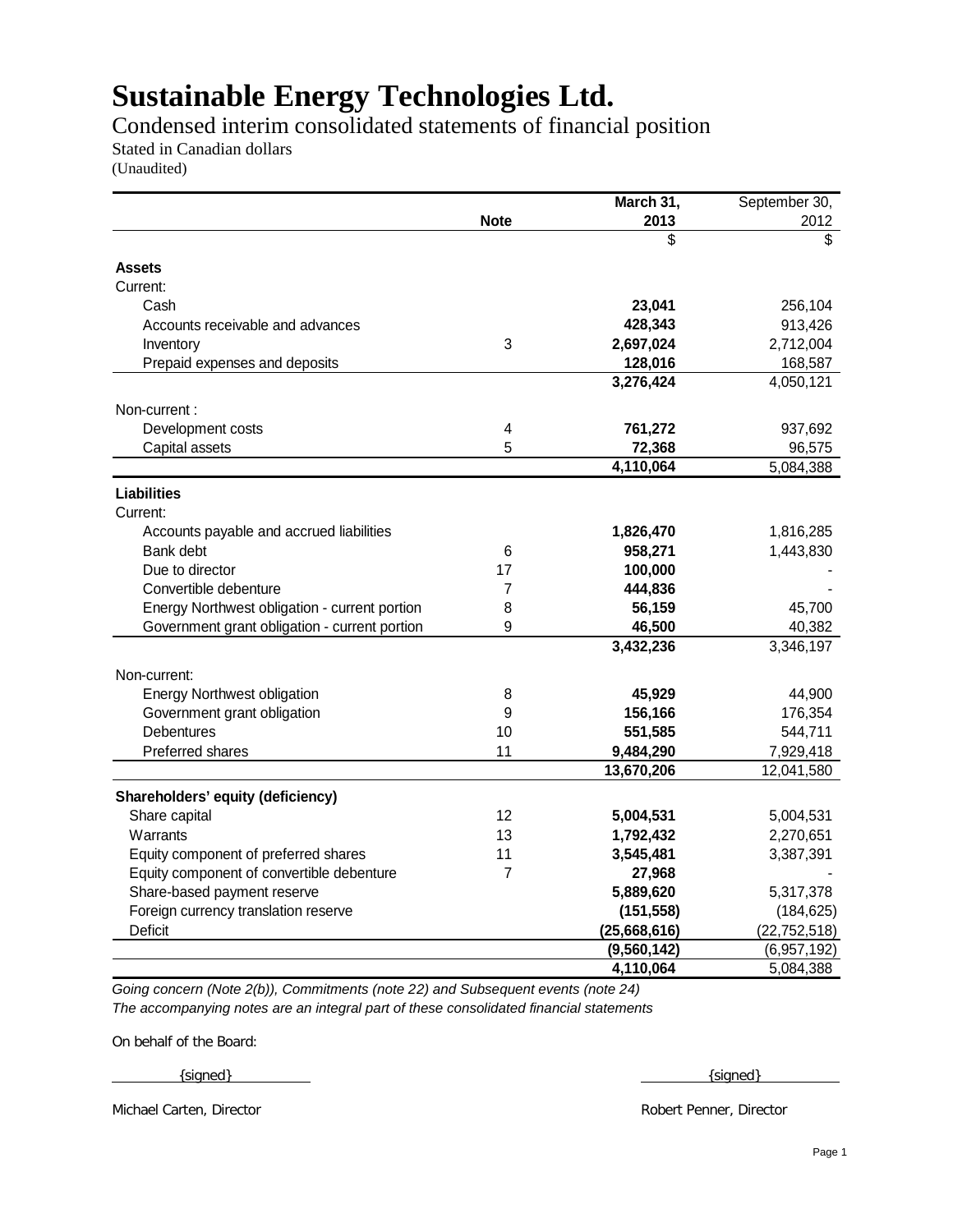Condensed interim consolidated statements of loss and comprehensive loss For the three month and six month periods ended March 31,

Stated in Canadian dollars

(Unaudited)

|                                             |             | Three months ended |               | Six months ended |             |
|---------------------------------------------|-------------|--------------------|---------------|------------------|-------------|
|                                             | <b>Note</b> | 2013               | 2012          | 2013             | 2012        |
|                                             |             | \$                 | \$            |                  |             |
| Sales                                       |             | 46,768             | 904,841       | 116,929          | 1,906,569   |
| Cost of goods sold                          |             | 11,110             | 724,412       | 78,310           | 1,491,317   |
| Gross margin                                |             | 35,658             | 180,429       | 38,619           | 415,252     |
| Expenses                                    |             |                    |               |                  |             |
| General and administrative                  | 17          | 383,484            | 375,505       | 672,769          | 816,887     |
| Operations                                  | 17          | 178,650            | 305,344       | 384,644          | 584,368     |
| Product research and development            |             | 203,487            | 155,245       | 445,805          | 375,912     |
| Selling and marketing                       |             | 98,265             | 138,329       | 239,924          | 350,954     |
|                                             |             | 863,886            | 974,423       | 1,743,142        | 2,128,121   |
| Loss before undernoted items                |             | (828, 228)         | (793, 994)    | (1,704,523)      | (1,712,869) |
| Financing costs                             | 18          | (763, 242)         | (662, 964)    | (1,526,822)      | (1,280,471) |
| Other income                                | 20          | 315,223            | 42            | 315,247          | 10,051      |
| <b>Net loss</b>                             |             | (1, 276, 247)      | (1,456,916)   | (2,916,098)      | (2,983,289) |
| Foreign currency adjustment to equity       |             | 21,447             | 200,423       | 33,067           | 156,741     |
| <b>Total comprehensive loss</b>             |             | (1, 254, 800)      | (1, 256, 493) | (2,883,031)      | (2,826,548) |
| Loss per common share                       |             |                    |               |                  |             |
| <b>Basic and diluted</b>                    |             | (0.06)             | (0.07)        | (0.14)           | (0.15)      |
| Weighted average number of<br>common shares |             |                    |               |                  |             |
| <b>Basic and diluted</b>                    | 12          | 20,915,581         | 20,032,114    | 20,915,581       | 20,032,114  |

*The accompanying notes are an integral part of these consolidated financial statements.*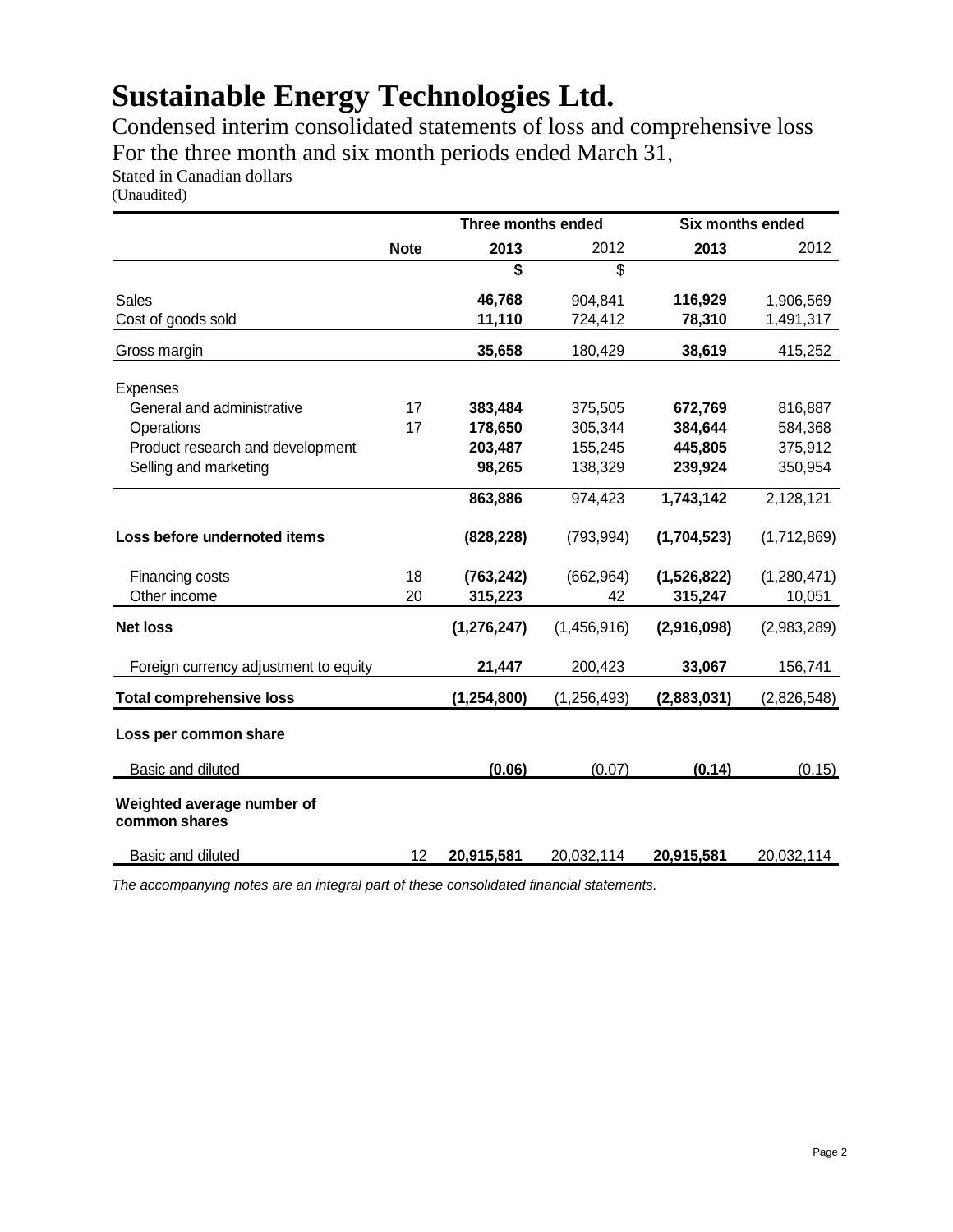Condensed interim consolidated statement of change in equity

For the three month and six month periods ended March 31,

Stated in Canadian dollars

(Unaudited)

|                                      | <b>Share</b><br>Capital | <b>Share based</b><br>payment<br>reserve | <b>Warrants</b> | <b>Equity</b><br>component of<br>preferred<br>shares | <b>Equity</b><br>component of<br>convertible<br>debentures | <b>Deficit</b> | Foreign<br>currency<br>translation<br>reserve | <b>Total</b> |
|--------------------------------------|-------------------------|------------------------------------------|-----------------|------------------------------------------------------|------------------------------------------------------------|----------------|-----------------------------------------------|--------------|
|                                      | \$.                     |                                          | \$              |                                                      |                                                            | ß.             | \$                                            |              |
| Balance, October 1, 2012             | 5,004,531               | 5,317,378                                | 2,270,651       | 3,387,391                                            |                                                            | (22, 752, 518) | (184, 625)                                    | (6,957,192)  |
| Loss for the period                  |                         |                                          |                 |                                                      |                                                            | (2,916,098)    |                                               | (2,916,098)  |
| Other comprehensive gain(loss)       |                         |                                          |                 |                                                      |                                                            |                | 33,067                                        | 33,067       |
| Issue of share capital               |                         |                                          |                 |                                                      |                                                            |                |                                               |              |
| Warrants issued                      |                         |                                          | 115,767         |                                                      |                                                            |                |                                               | 115,767      |
| Warrants expired                     |                         | 593,986                                  | (593, 986)      |                                                      |                                                            |                |                                               |              |
| Equity component of debenture        |                         |                                          |                 |                                                      | 27,968                                                     |                |                                               | 27,968       |
| Equity component of preferred shares |                         |                                          |                 | 158,090                                              |                                                            |                |                                               | 158,090      |
| Share based payments                 |                         | (21, 744)                                |                 |                                                      |                                                            |                |                                               | (21, 744)    |
| Balance, March 31, 2013              | 5,004,531               | 5,889,620                                | 1,792,432       | 3,545,481                                            | 27,968                                                     | (25,668,616)   | (151, 558)                                    | (9,560,142)  |
| Balance, October 1, 2011             | 34,258,068              | 4,819,067                                | 2,275,418       | 3,184,383                                            |                                                            | (47, 434, 153) | (171,906)                                     | (3,069,123)  |
| Loss for the period                  |                         |                                          |                 |                                                      |                                                            | (2,983,309)    |                                               | (2,983,309)  |
| Other comprehensive gain(loss)       |                         |                                          |                 |                                                      |                                                            |                | 156,741                                       | 156,741      |
| Issue of share capital               | 13,999                  |                                          |                 |                                                      |                                                            |                |                                               | 13,999       |
| Warrants issued                      |                         |                                          | 98,411          |                                                      |                                                            |                |                                               | 98,411       |
| Warrants expired                     |                         | 367,178                                  | (367, 178)      |                                                      |                                                            |                |                                               |              |
| Equity component of preferred shares |                         |                                          |                 | 426,900                                              |                                                            |                |                                               | 426,900      |
| Share based payments                 |                         | 45,483                                   |                 |                                                      |                                                            |                |                                               | 45,483       |
| Balance, March 31, 2012              | 34,272,067              | 5,231,728                                | 2,006,651       | 3,611,283                                            |                                                            | (50, 417, 462) | (15, 165)                                     | (5,310,898)  |

*The accompanying notes are an integral part of these consolidated financial statements.*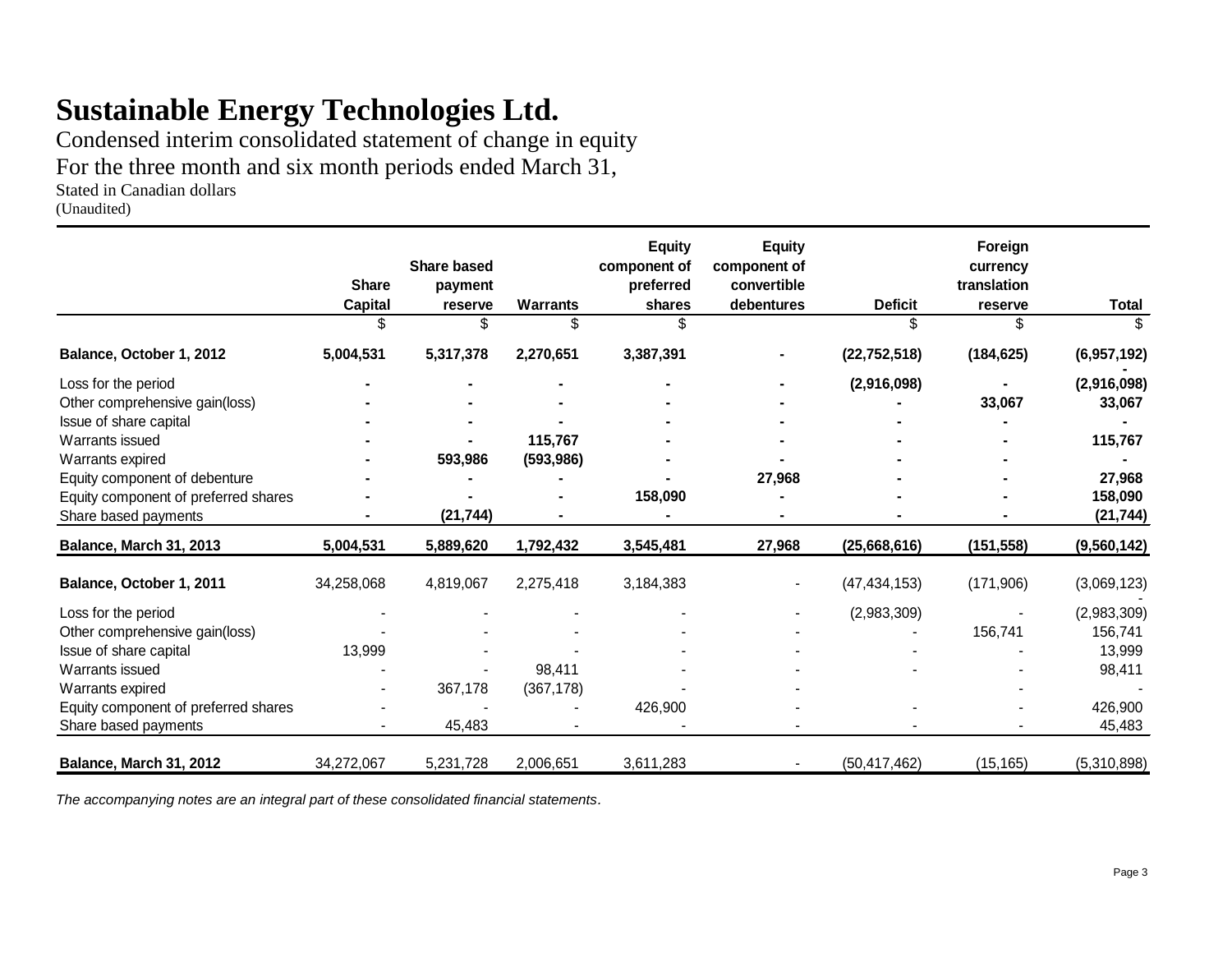Condensed interim consolidated statements of cash flows For the three month and six month periods end March 31,

Stated in Canadian dollars

(Unaudited)

|                                                         | <b>Note</b> | 2013          | 2012        | 2013          | 2012          |
|---------------------------------------------------------|-------------|---------------|-------------|---------------|---------------|
|                                                         |             | \$            |             |               | \$            |
| <b>Operating activities</b>                             |             |               |             |               |               |
| Net loss                                                |             | (1, 276, 247) | (1,456,916) | (2,916,098)   | (2,983,309)   |
| Amortization of capital assets and<br>development costs |             | 108,548       | 54,449      | 219,963       | 160,155       |
| Share-based payments                                    |             | 21,992        | 18,732      | (21, 745)     | 45,483        |
| Finance costs                                           |             | 763,242       | 662,964     | 1,526,822     | 1,280,491     |
| Loss on disposal of capital assets                      |             | 2,246         |             | 2,246         |               |
| Unrealized foreign exchange loss (gain)                 |             | 11,009        | 201,793     | 8,101         | 125,184       |
|                                                         |             | (369, 210)    | (518, 978)  | (1, 180, 711) | (1,371,996)   |
| Net change in non-cash working capital                  | 21          | (529, 375)    | 128,400     | 394,580       | 181,941       |
| Cash flow used in operating activities                  |             | (898, 585)    | (390, 578)  | (786, 131)    | (1, 190, 055) |
| <b>Financing activities</b>                             |             |               |             |               |               |
| Bank debt                                               |             | (47, 371)     | 377,310     | (485, 559)    | 152,338       |
| Proceeds from preferred shares                          |             | 500,000       |             | 500,000       | 1,000,000     |
| Cost of issuing preferred shares                        |             |               |             |               | (36, 156)     |
| Proceeds from convertible debenture                     |             |               |             | 500,000       |               |
| Due to director                                         |             |               |             | 100,000       |               |
| Repayment of government contribution                    |             |               |             | (2,000)       |               |
| Cash financing costs paid                               |             | (18, 582)     | (17, 400)   | (59, 013)     | (34, 703)     |
| Cash flow from financing activities                     |             | 434,047       | 359,910     | 553,428       | 1,081,479     |
| <b>Investing activities</b>                             |             |               |             |               |               |
| Cash held in trust                                      |             | 250,000       |             |               |               |
| Capital asset additions                                 |             |               | (3,286)     |               | (18,065)      |
| Cash flow used in investing activities                  |             | 250,000       | (3,286)     |               | (18,065)      |
|                                                         |             |               |             |               |               |
| Foreign exchange on cash held in foreign                |             |               |             |               |               |
| operations                                              |             | 257           | (1,596)     | (360)         | (12, 658)     |
| Net change in cash                                      |             | (214, 281)    | (35, 550)   | (233,063)     | (139, 299)    |
| Cash, beginning of period                               |             | 237,322       | 225,072     | 256,104       | 328,821       |
| Cash, end of period                                     |             | 23,041        | 189,522     | 23,041        | 189,522       |

*The accompanying notes are an integral part of these consolidated financial statements.*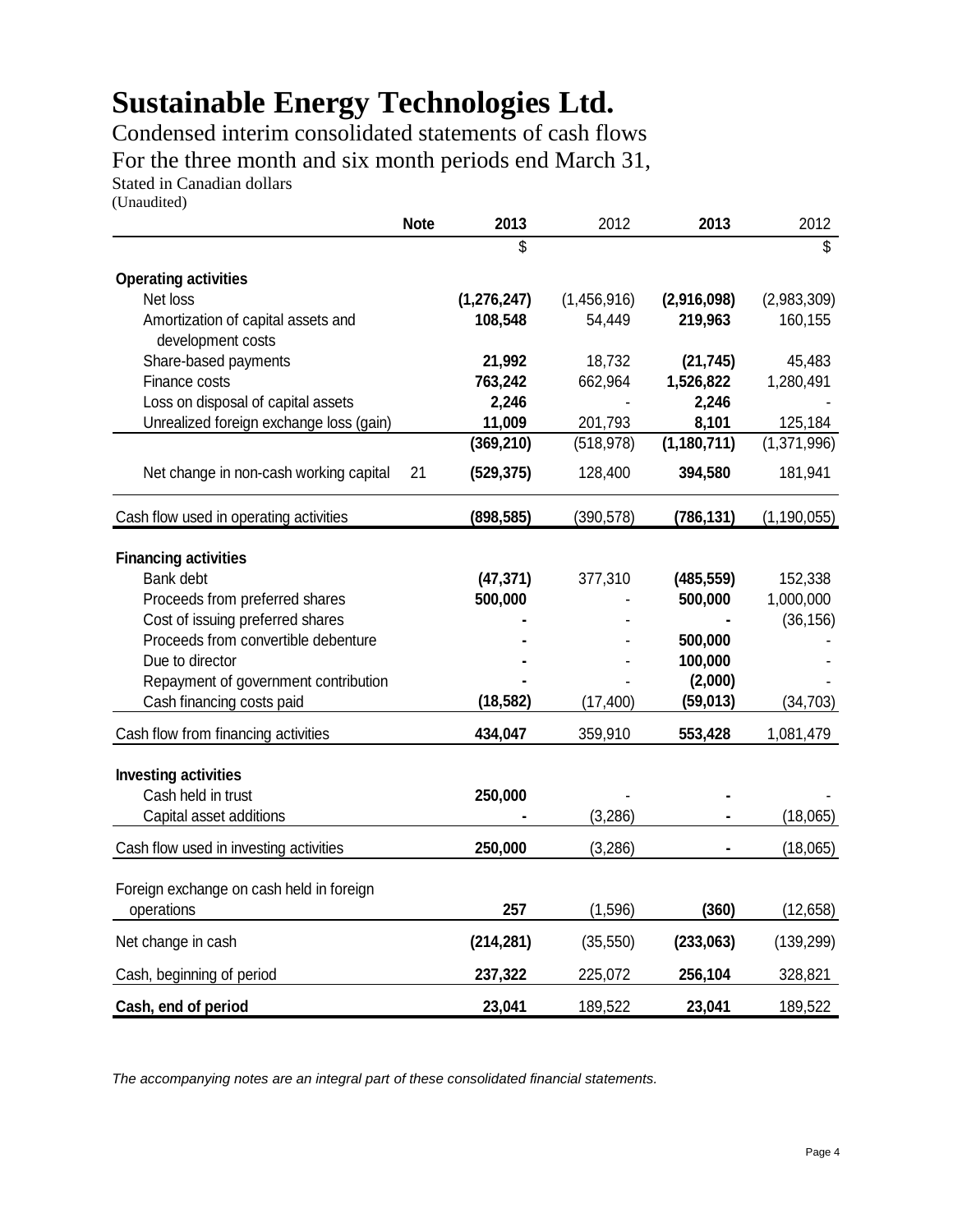Notes to the condensed interim consolidated financial statements March 31, 2013 Stated in Canadian dollars (Unaudited)

#### **1. Description of the business**

Sustainable Energy Technologies Ltd ("Sustainable Energy", "Sustainable" or the "Company"), incorporated under the Business Corporations Act of Alberta, develops and manufactures advanced power inverters for the emerging alternative and renewable energy industry - solar photovoltaic ("PV") systems, small wind turbines, fuel cells and all forms of energy storage. The Company is a publicly traded company headquartered at 609-14th St NW, Calgary, Alberta, Canada and its shares trade on the Toronto Stock Exchange Venture Exchange "TSX-V" under the symbol "STG".

#### **2. Basis of preparation**

#### **(a) Statement of compliance**

These unaudited condensed interim consolidated financial statements ("the financial statements") were prepared by management in accordance with International Accounting Standard ("IAS") 34, "Interim Financial Reporting" using accounting policies consistent with International Financial Reporting Standards (" IFRS"), as issued by the International Accounting Standards Board (" IASB"). The financial statements do not comprise all of the information required for annual audited consolidated financial statements and therefore should be read in conjunction with the annual audited consolidated financial statements for the year ended September 30, 2012, which were prepared in accordance with IFRS. These unaudited condensed interim consolidated financial statements follow the same accounting policies as outlined in the notes 2 and 4 to the audited consolidated financial statements for the year ended September 30, 2012.

The preparation of financial statements requires the use of certain critical accounting estimates. It also requires management to exercise judgment in applying the Company's accounting policies. The areas involving a higher degree of judgment or complexity, or areas where assumptions and estimates are significant to the financial statements are consistent with those disclosed in Note 3 of the September 30, 2012 audit consolidated financial statements

These financial statements were approved and authorized for issuance by the Board of Directors of Company on May 28, 2013.

#### **(b) Going concern**

The unaudited condensed interim consolidated financial statements were prepared on a going concern basis. The going concern basis assumes that the Company will continue in operation for the foreseeable future and will be able to realize its assets and discharge its liabilities and commitments in the normal course of business.

At March 31, 2013, the Company had not yet achieved profitable operations since its inception and accumulated a deficit of \$25,668,616 after a reclassification of \$30,000,000 from share capital (2012 - \$50,329,677) and recognized a cash flow deficiency in 2013 of \$786,131 (2012 - \$1,173,439). Whether and when the Company can attain profitability and positive cash flows from operations is uncertain. The lack of profitable operations and cash flow deficiency may cast significant doubt on the Company's ability to continue as a going concern, the Company had a working capital (deficiency) surplus of \$(155,812) at March 31, 2013 (2012 - \$1,519,214).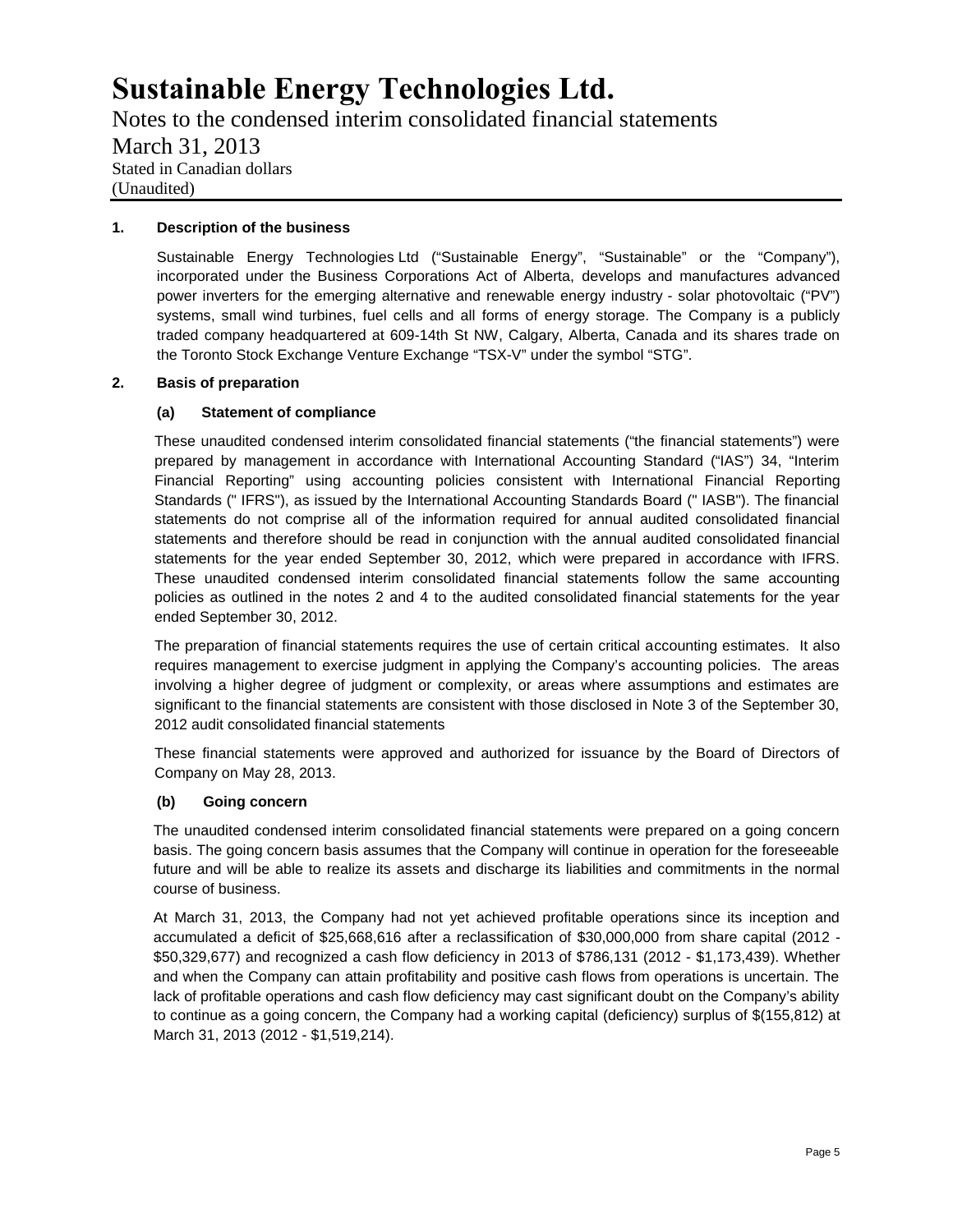Notes to the condensed interim consolidated financial statements March 31, 2013 Stated in Canadian dollars (Unaudited)

### **2. Basis of preparation (continued)**

### **(b) Going concern (continued)**

The ability to continue as a going concern is dependent on completing equity or debt financings or generating profitable operations in the future in order to meet liabilities as they come due and enable the Company to continue operations. The ability to continue as a going concern may be adversely impacted by the loss of customers and falling sales per customer. To address its financing requirements, the Company will seek financing through the issuance of common shares, First Preferred Shares, Units of STG Markets Limited Partnership and debentures. The outcome of these matters cannot be predicted at this time.

These unaudited condensed interim consolidated financial statements do not include any adjustments which could be significant to the amounts and classification of assets and liabilities that may be necessary should the Company be unable to obtain equity or debt financings or generate profitable operations in the future. Failure to continue as a going concern would require the restatement of assets, liabilities and shareholders' deficiency on a liquidation basis, which could differ materially from the going concern basis.

### **(c) Recently adopted accounting standards:**

Recent accounting pronouncement that have been issued but are not yet effective are consistent with those disclosed in the Company's audited consolidated financial statements for the year ended September 30, 2012.

### **3. Inventory**

The total carrying amount and classification of inventory was as follows:

|                | March 31, | September 30, |
|----------------|-----------|---------------|
|                | 2013      | 2012          |
|                |           |               |
| Finished goods | 462,863   | 488,205       |
| Components     | 2,130,276 | 2,119,914     |
| Other          | 103,885   | 103,885       |
|                | 2,697,024 | 2,712,004     |

As at March 31, 2013, \$2,697,024 (2012 - \$3,293,813) of inventory was carried at cost and \$Nil was carried at net realizable value.

### **4. Development costs**

|                                                        | March 31, | September 30, |
|--------------------------------------------------------|-----------|---------------|
| Carrying value                                         | 2013      | 2012          |
|                                                        |           |               |
| Development of wind turbine technology                 |           |               |
| Development of power electronics intellectual property | 761.270   | 937,690       |
| Development of power electronics platform              |           |               |
| Total                                                  | 761.272   | 937.692       |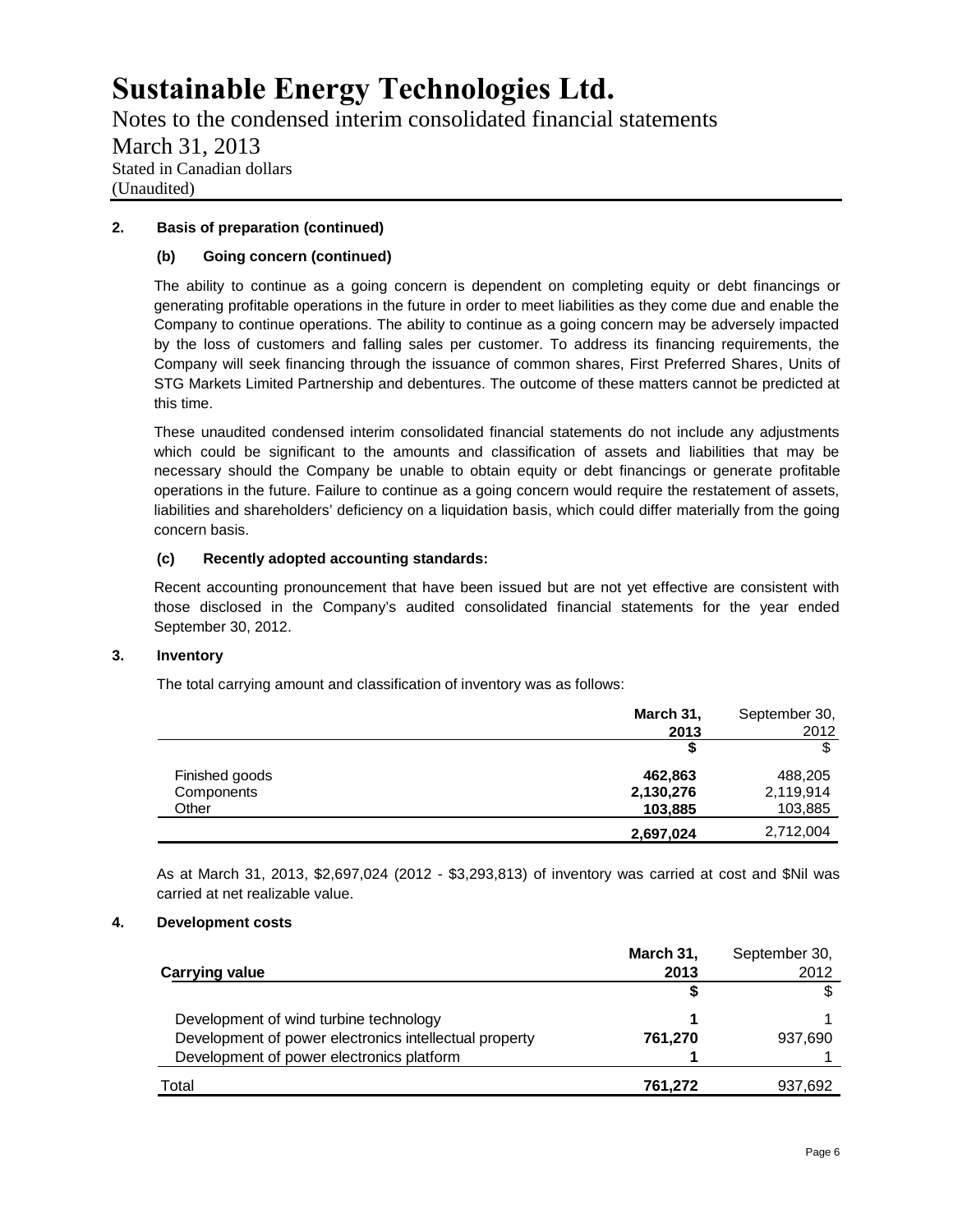Notes to the condensed interim consolidated financial statements March 31, 2013 Stated in Canadian dollars (Unaudited)

### **4. Development costs (continued)**

| Cost                                                              | <b>Development</b><br>of wind<br>turbine<br>technology | <b>Development</b><br>of power<br>electronics<br>intellectual<br>property | <b>Development</b><br>of power<br>electronics<br>platform | Total                   |
|-------------------------------------------------------------------|--------------------------------------------------------|---------------------------------------------------------------------------|-----------------------------------------------------------|-------------------------|
|                                                                   | S                                                      | S                                                                         |                                                           | \$                      |
| Balance October 1, 2011<br>Foreign currency translation           | 1,894,618                                              | 3,938,948<br>(203, 500)                                                   | 1,460,739<br>(16,900)                                     | 7,294,305<br>(220, 400) |
| <b>Balance September 30, 2012</b><br>Foreign currency translation | 1,894,618                                              | 3,735,448<br>102,817                                                      | 1,443,839<br>8,411                                        | 7,073,905<br>111,228    |
| Balance March 31, 2013                                            | 1,894,618                                              | 3,838,265                                                                 | 1,452,250                                                 | 7,185,133               |

| <b>Accumulated amortization</b><br>and impairment | <b>Development</b><br>of wind<br>turbine<br>technology | <b>Development</b><br>of power<br>electronics<br>intellectual<br>property | <b>Development</b><br>of power<br>electronics<br>platform | Total      |
|---------------------------------------------------|--------------------------------------------------------|---------------------------------------------------------------------------|-----------------------------------------------------------|------------|
|                                                   | \$                                                     | \$                                                                        | \$                                                        | \$         |
| Balance October 1, 2011                           | 1,894,617                                              | 2.545.774                                                                 | 1,460,738                                                 | 5,901,129  |
| Amortization                                      |                                                        | 395.546                                                                   |                                                           | 395.546    |
| Foreign currency translation                      |                                                        | (143, 562)                                                                | (16,900)                                                  | (160, 462) |
| Balance September 30, 2012                        | 1,894,617                                              | 2,797,758                                                                 | 1,443,838                                                 | 6,136,213  |
| Amortization                                      |                                                        | 198,002                                                                   |                                                           | 198,002    |
| Foreign currency translation                      |                                                        | 81,235                                                                    | 8,411                                                     | 89,646     |
| Balance March 31, 2013                            | 1,894,617                                              | 3,076,995                                                                 | 1,452,249                                                 | 6,423,861  |

Depreciation of the intangible asset is included in the condensed interim consolidated statement of loss and comprehensive loss under the line item product research and development.

### **5. Capital assets**

|                                 | March 31, | September 30, |
|---------------------------------|-----------|---------------|
|                                 | 2013      | 2012          |
|                                 | S         | \$            |
| Carrying value                  |           |               |
| Computer equipment and software | 16,766    | 19,507        |
| Lab equipment                   | 38,495    | 51,107        |
| Furniture and equipment         | 14,990    | 23,422        |
| Dies and molds                  | 2,117     | 2,539         |
| Total                           | 72,368    | 96,575        |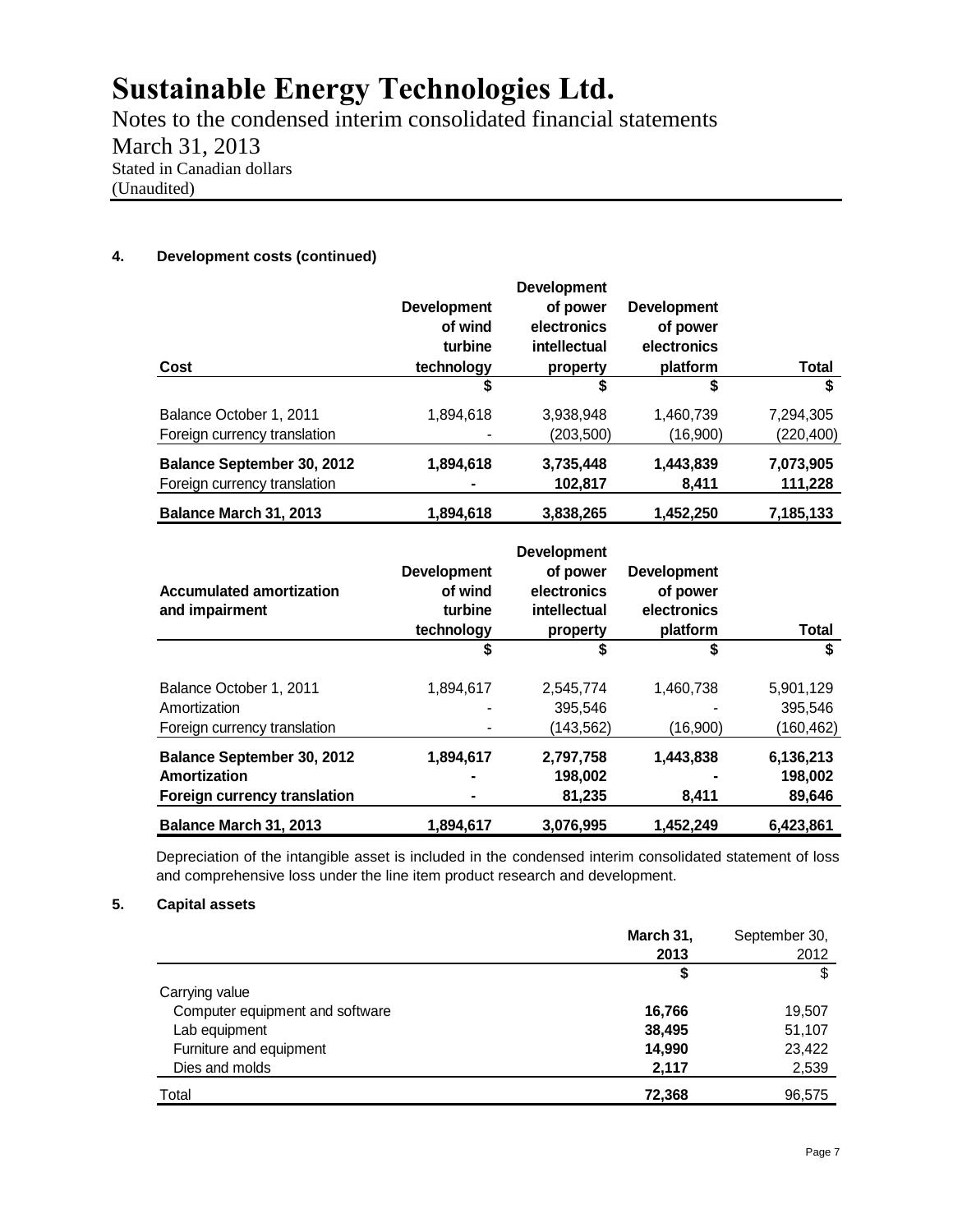Notes to the condensed interim consolidated financial statements March 31, 2013 Stated in Canadian dollars (Unaudited)

### **5. Capital assets (continued)**

|                                                         | <b>Computer</b>                          |                        |                                      |                       |                     |
|---------------------------------------------------------|------------------------------------------|------------------------|--------------------------------------|-----------------------|---------------------|
|                                                         | equipment                                |                        | <b>Furniture</b>                     |                       |                     |
|                                                         | and                                      | Lab                    | and                                  | Dies and              |                     |
| Cost                                                    | software                                 | equipment              | equipment                            | models                | Total               |
|                                                         | \$                                       | \$                     |                                      | \$                    | \$                  |
| Balance September 30, 2012<br>Additions                 | 477,011                                  | 580,984                | 136,236                              | 35,797                | 1,230,028           |
| Disposals                                               |                                          |                        | (29, 933)                            |                       | (29, 933)           |
| Balance March 31, 2013                                  | 477,011                                  | 580,984                | 106,303                              | 35,797                | 1,200,095           |
| <b>Accumulated amortization</b><br>and impairment       | Computer<br>equipment<br>and<br>software | Lab<br>equipment       | <b>Furniture</b><br>and<br>equipment | Dies and<br>models    | Total               |
|                                                         | \$                                       | \$                     |                                      | \$                    | \$                  |
| Balance September 30, 2012<br>Amortization<br>Disposals | 457,504<br>2,741                         | 529,877<br>12,612      | 112,814<br>6,186                     | 33,258<br>422         | 1,133,453<br>21,961 |
|                                                         |                                          |                        | (27, 687)                            |                       | (27, 687)           |
|                                                         |                                          |                        |                                      |                       |                     |
| Balance March 31, 2013                                  | 460,245                                  | 542,489                | 91,313                               | 33,680                | 1,127,727           |
|                                                         | Computer<br>equipment                    |                        | Furniture                            |                       |                     |
|                                                         | and                                      | Lab                    | and                                  | Dies and              |                     |
| Cost                                                    | software                                 | equipment              | equipment                            | models                | Total<br>\$         |
| Balance October 1, 2011<br>Additions                    | \$<br>483,385<br>8,364                   | \$<br>578,872<br>2,112 | \$<br>160,801<br>4,223               | \$<br>43,189<br>4,648 | 1,266,247<br>19,347 |
| Disposals                                               | (14, 738)                                |                        | (28, 788)                            | (12,040)              | (55, 566)           |
| Balance September 30, 2012                              | 477,011                                  | 580,984                | 136,236                              | 35,797                | 1,230,028           |
| Accumulated amortization<br>and impairment              | Computer<br>equipment<br>and<br>software | Lab<br>equipment       | Furniture<br>and<br>equipment        | Dies and<br>models    | Total               |
|                                                         | \$                                       | \$                     |                                      | \$                    | \$.                 |

Disposals (14,291) (9) (16,224) (12,468) (42,992) Balance September 30, 2012 457,504 529,877 112,814 33,258 1,133,453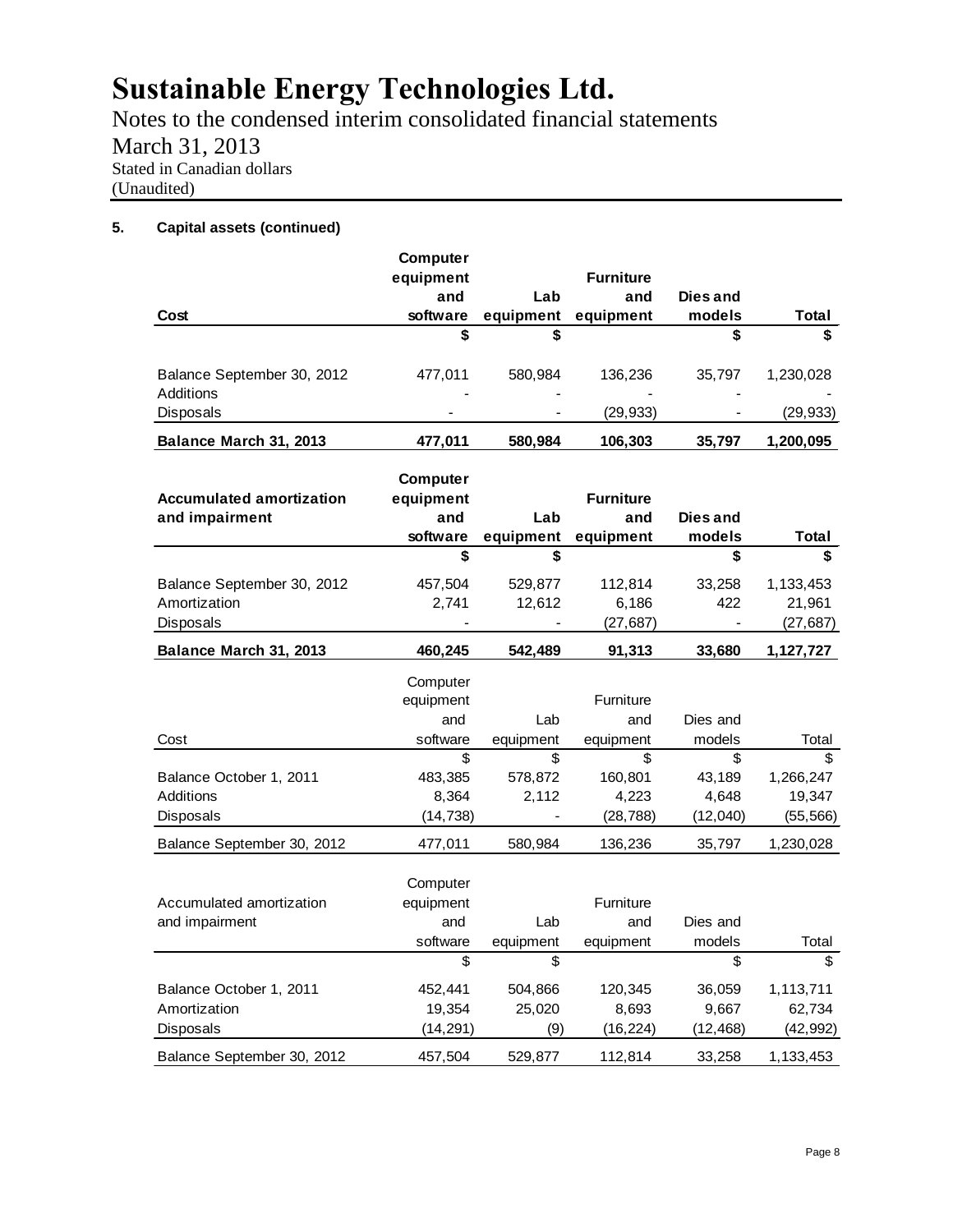Notes to the condensed interim consolidated financial statements March 31, 2013 Stated in Canadian dollars (Unaudited)

### **6. Bank debt**

The Company has a \$1,500,000 operating line of credit. The operating line is secured by Doughty Hanson through an Equity Commitment Agreement. Interest is payable at the bank's prime rate plus 3% (2011 – prime rate plus 2.75%) and amounts outstanding are repayable upon demand.

### **7. Convertible debenture**

On March 15, 2013, the Company issued a \$500,000 six month unsecured subordinated convertible debenture ("Convertible debenture**"**). The convertible debenture bears interest at a rate of 8% per annum and matures on September 15, 2013. The debenture is convertible into redeemable preferred shares at any time by the holder. If the debenture is converted into preferred shares, the preferred shares issued are entitled to receive annual dividends of an amount equal to 8% redemption price payable semi-annually. In the event the annual 8% dividend is not declared and paid, such dividend shall be accretive to the redemption price. The preferred shares are convertible to common shares at a price of \$0.105 and the redeemable preferred shares mature 5 years and 1 day from the date of issuance. The debt component was measured at the issue date at the present value of the cash payment of dividends and principal under the terms of the convertible debenture using a discount rate of 25% and a six month term. The difference between the debt component, the value of the warrants and the face value of convertible debenture is classified as equity component of convertible debentures. The debt component is accreted to its face value through a charge to net loss using the effective interest method.

The Company incurred transaction costs related to the issue of the convertible debenture of \$12,000. The effective interest rate on the debentures is estimated to be 29.26%.

|                            | Debt           | Equity         | Warrant        |         |
|----------------------------|----------------|----------------|----------------|---------|
|                            | component      | component      | component      |         |
|                            | of convertible | of convertible | of convertible |         |
|                            | debenture      | debenture      | debenture      | Total   |
|                            | \$             | \$             | \$             | \$      |
| Balance at October 1, 2012 |                |                |                | -       |
| Convertible debenture      | 439,308        | 27.968         | 20,724         | 488,000 |
| Accretion                  | 5,528          | $\blacksquare$ |                | 5,528   |
| Balance at March 31, 2013  | 444,836        | 27,968         | 20.724         | 493,528 |

The components of the convertible debenture as at March 31, 2013 are as follows: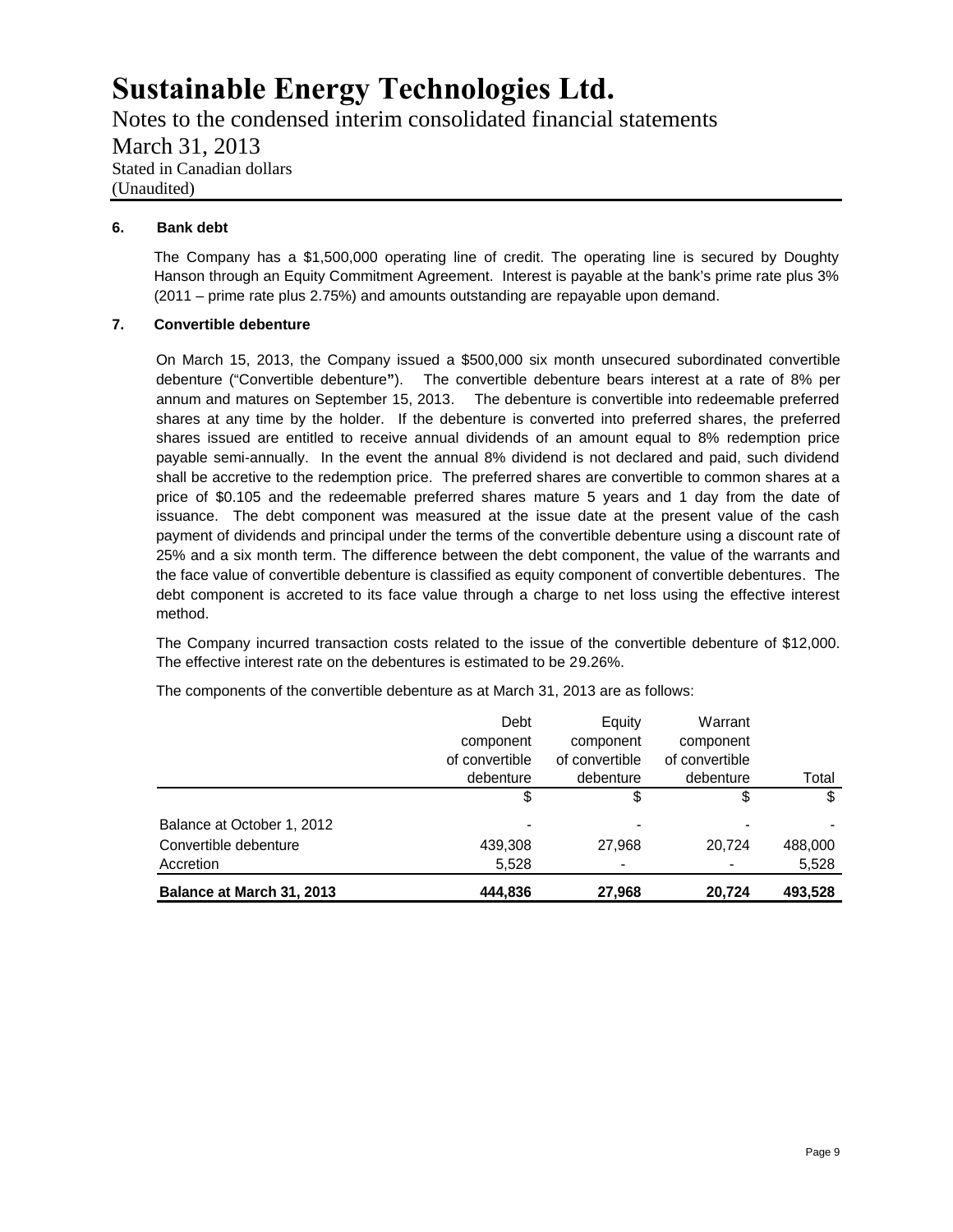Notes to the condensed interim consolidated financial statements March 31, 2013 Stated in Canadian dollars (Unaudited)

### **8. Energy Northwest obligation**

|                                                      | March 31,<br>2013 | September 30,<br>2012 |
|------------------------------------------------------|-------------------|-----------------------|
|                                                      |                   |                       |
| Obligation to Energy Northwest (\$96,543 US)         | 102,088           | 90,600                |
| Less: current portion of Energy Northwest obligation | 56,159            | 45,700                |
|                                                      | 45,929            | 44,900                |

Energy Northwest (formerly "Washington Public Power Supply System") made contributions of services to SEL towards the development of SEL's step wave power conversion technology valued at US\$182,178. Under its agreement with SEL, Energy Northwest is entitled to annual compensation for such contribution in an amount equal to 10% of SEL's gross monthly sales: in any year; provided, however, that the compensation payable in any year is not to be less than US\$7,000 and not more than 20% of Energy Northwest's total contribution plus interest calculated at an annual (APR) rate of 20% of the outstanding balance unpaid at the end of the year. Compensation payments are to be completed by January 1, 2016. The obligation is unsecured.

The compensation payable to Energy Northwest in any year until January 1, 2016 is dependent on product sales using the SWPC technology, subject to the above noted annual minimum and maximum thresholds in the year. As the sole basis for the repayment of the loan was linked to future gross sales in SEL, management has determined that the obligation to Energy Northwest contained an embedded derivative and accordingly the loan was required to be accounted for as an embedded derivative in accordance with IAS 39. This requires that the underlying liability and the embedded derivative be recognized at fair value with subsequent changes in value being recognized in the unaudited condensed interim consolidated statement of loss and comprehensive loss each period. Due to the emerging nature of the Company's business, it has not possible to accurately forecast future product sales and the estimated amount payable to Energy Northwest until the end of the term of the Agreement. At September 30, 2012, the Company completed the development of the  $3<sup>rd</sup>$  generation STX inverter, which does not use the SWPC technology, and the Company will cease production of inverters based on the SWPC technology resulting in the minimum compensation being payable in subsequent years.

### **9. Government grant obligation**

### *National Research Council*

The Company entered into an agreement with the National Research Council ("NRC") to fund 60% of the salaries it incurs to commercialize the universal electronic platform to a maximum of \$245,241. The Company has received the maximum amount. A royalty of 1.9% of gross revenue after October 1, 2008 is payable until the National Research Council has recovered one and a half times the amount advanced to the Company or for a period of eleven years after the beginning of the repayment schedule. The remaining payable or potentially payable under the agreement is \$314,120 (2012 - \$321,120).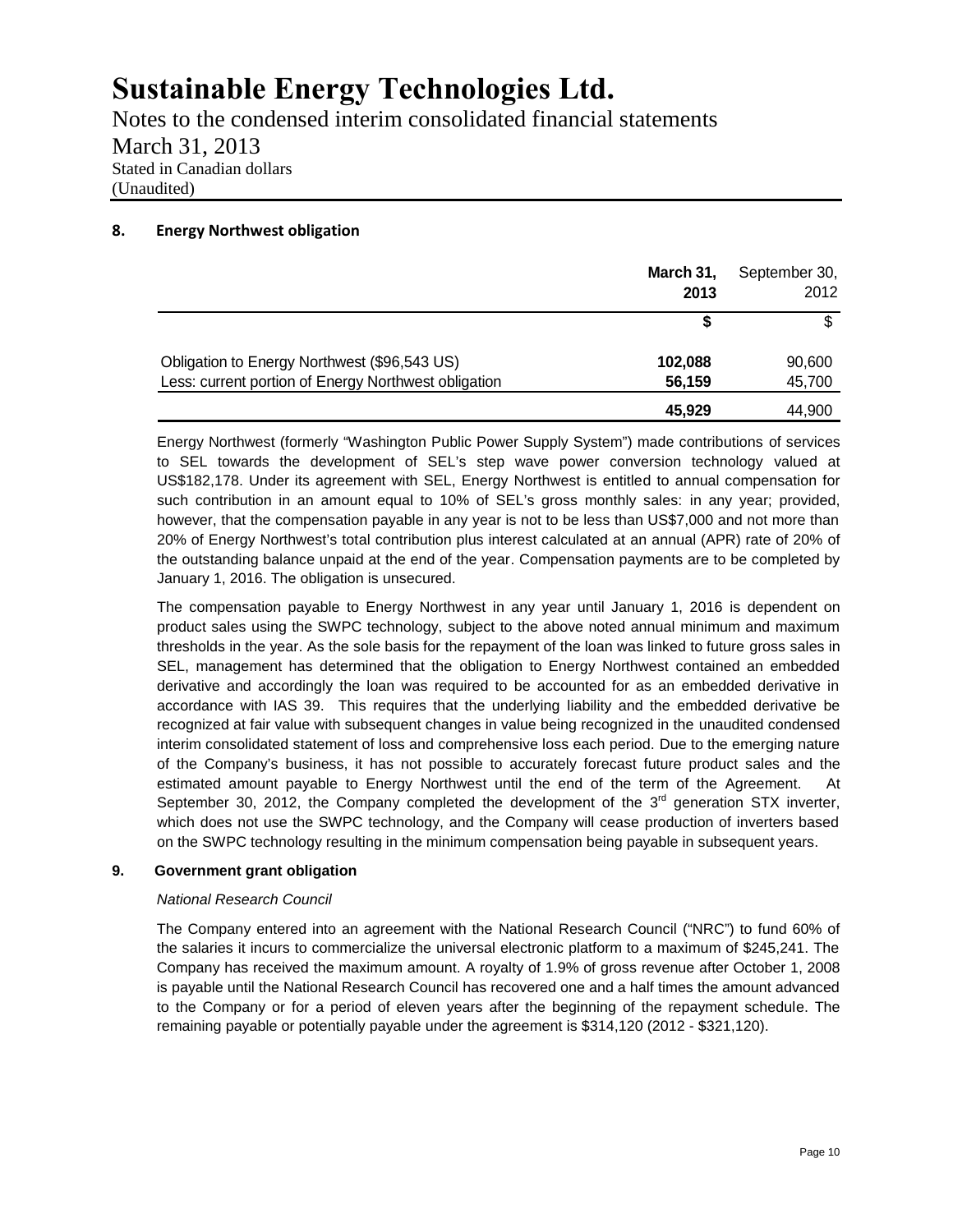Notes to the condensed interim consolidated financial statements March 31, 2013 Stated in Canadian dollars (Unaudited)

### **9. Government grant obligation (continued)**

The carrying amount of the financial liability related to the government grant obligation is the following:

|                        | March 31, | September 30,<br>2011 |  |
|------------------------|-----------|-----------------------|--|
|                        | 2013      |                       |  |
|                        |           | \$                    |  |
| Government grant (NRC) | 202,666   | 216,736               |  |
| Less: current portion  | (46, 500) | (40, 382)             |  |
| <b>Total</b>           | 156,166   | 176,354               |  |

### **10. Debentures**

On June 29, 2012, the Company issued \$800,000 in 5-year subordinated debentures ("Debentures**"**), issued at an original issue discount of 12.5% to net the Company \$699,875. The debentures bear interest at a rate of 3% per annum, plus an amount equal to 0.8% of the consolidated revenues realized by the Company and are both payable on a quarterly basis during the term of the debenture. The Debenture is callable by the Company at par at any time after the second anniversary of issue. The debentures are secured by a general security agreement. The principal amount of \$800,000 is repayable in 12 equal quarterly payments commencing 2 years after issuance. The Company incurred transaction costs related to the issue of the debentures of \$39,402. The effective interest rate on the debentures is estimated to be 25.83%.

The royalty payments on the debentures are linked to future gross sales of the Company. Management has determined that the royalty payments were required to be bifurcated and accounted for as an embedded derivative and accordingly the loan was required to be accounted for as an embedded derivative in accordance with IAS 39. This requires that the embedded derivative be recognized at fair value with subsequent changes in value being recognized in the unaudited condensed interim consolidated statement of loss and comprehensive loss each period. At March 31, 2013, embedded derivative was determined to have a fair value of \$82,106 (2012 - \$Nil).

The required principal and interest repayments only for the next five years are as follows:

| Period ending March 31, 2014 | \$24,000 |
|------------------------------|----------|
| 2015                         | 222,500  |
| 2016                         | 281,667  |
| 2017                         | 273,667  |
| 2018                         | 67,166   |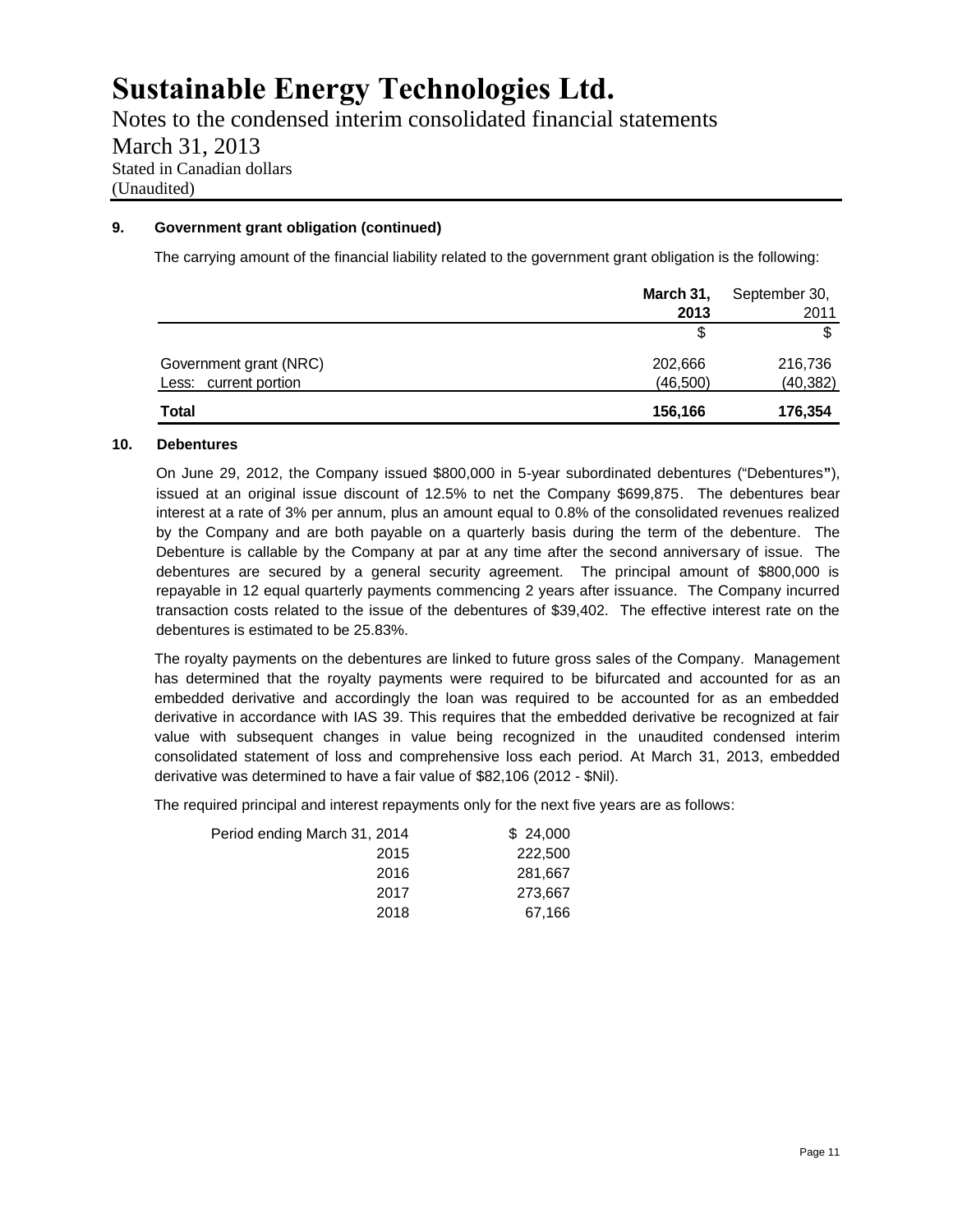Notes to the condensed interim consolidated financial statements March 31, 2013 Stated in Canadian dollars (Unaudited)

### **11. Preferred shares**

|                                | Debt         | Equity       | Warrant      |            |
|--------------------------------|--------------|--------------|--------------|------------|
|                                | component    | component    | component    |            |
|                                | of preferred | of preferred | of preferred |            |
| Series <sub>7</sub>            | shares       | shares       | shares       | Total      |
|                                | \$           | \$           | \$           | \$         |
| Balance at October 1, 2011     | 4,799,375    | 2,671,095    | 1,278,482    | 8,748,952  |
| Accretion                      | 1,938,009    |              |              | 1,938,009  |
| Conversion of preferred shares | (414,322)    | (205, 761)   |              | (620, 083) |
| Balance at September 30, 2012  | 6,323,062    | 2,465,334    | 1,278,482    | 10,066,878 |
| Accretion                      | 1,111,472    |              |              | 1,111,472  |
| Balance at March 31, 2013      | 7,434,534    | 2,465,334    | 1,278,482    | 11,178,350 |

|                                  | Debt         | Equity       | Warrant      |         |
|----------------------------------|--------------|--------------|--------------|---------|
|                                  | component    | component    | component    |         |
|                                  | of preferred | of preferred | of preferred |         |
| Series 9                         | shares       | shares       | shares       | Total   |
|                                  | \$           | S            | \$           | \$      |
| Balance at October 1, 2011       | 342,337      | 99,981       |              | 442,318 |
| Accretion                        | 116,888      |              |              | 116,888 |
| Balance at September 30, 2012    | 459,225      | 99,981       |              | 559,206 |
| Accretion                        | 58,551       |              |              | 58,551  |
| <b>Balance at March 31, 2013</b> | 517,776      | 99.981       |              | 617,757 |

|                                      | Debt         | Equity       | Warrant      |           |
|--------------------------------------|--------------|--------------|--------------|-----------|
|                                      | component    | component    | component    |           |
|                                      | of preferred | of preferred | of preferred |           |
| Series 10                            | shares       | shares       | shares       | Total     |
|                                      | \$           | S            | S            | S         |
| Balance at October 1, 2011           |              |              |              |           |
| Preferred shares                     | 440,895      | 413,307      |              | 854,202   |
| Accretion                            | 147,640      |              |              | 147,640   |
| <b>Balance at September 30, 2012</b> | 588,535      | 413,307      |              | 1,001,842 |
| Accretion                            | 72,748       |              |              | 72,748    |
| Balance at March 31, 2013            | 661,283      | 413,307      |              | 1,074,590 |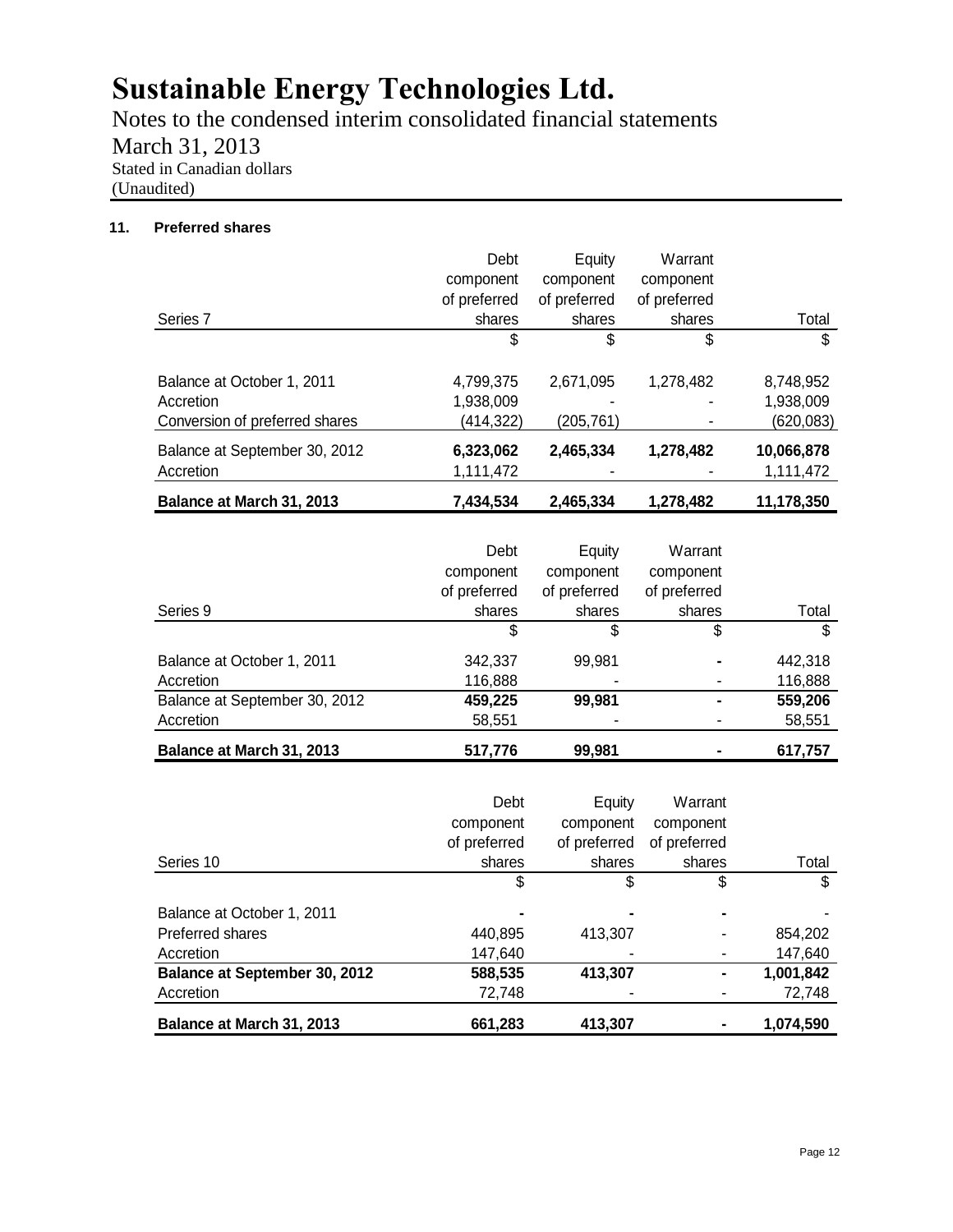Notes to the condensed interim consolidated financial statements March 31, 2013 Stated in Canadian dollars (Unaudited)

### **11. Preferred shares (continued)**

| Balance at March 31, 2013            | 311,235      | 145,663      |              | 456,898   |
|--------------------------------------|--------------|--------------|--------------|-----------|
| Accretion                            | 35,586       |              |              | 35,586    |
| Warrants expired                     |              |              | (98, 411)    | (98, 411) |
| <b>Balance at September 30, 2012</b> | 275,649      | 145,663      | 98,411       | 519,723   |
| Accretion                            | 55,879       |              |              | 55,879    |
| Preferred shares                     | 219,770      | 145,663      | 98.411       | 463,844   |
| Balance at October 1, 2011           |              |              |              |           |
|                                      | \$           | \$           | S            | \$        |
| Series 11                            | shares       | shares       | shares       | Total     |
|                                      | of preferred | of preferred | of preferred |           |
|                                      | component    | component    | component    |           |
|                                      | Debt         | Equity       | Warrant      |           |

|                               | Debt<br>component | Equity<br>component | Warrant<br>component |         |
|-------------------------------|-------------------|---------------------|----------------------|---------|
|                               | of preferred      | of preferred        | of preferred         |         |
| Series 12                     | shares            | shares              | shares               | Total   |
|                               | \$                | \$                  | \$                   | \$      |
| Balance at September 30, 2011 |                   |                     |                      |         |
| Preferred shares              | 236,894           | 263,106             |                      | 500,000 |
| Accretion                     | 46,053            |                     |                      | 46,053  |
| Balance at September 30, 2012 | 282,947           | 263,106             |                      | 546,053 |
| Accretion                     | 34,138            |                     |                      | 34,138  |
| Balance at March 31, 2013     | 317,085           | 263,106             |                      | 546,053 |

|                                           | Debt         | Equity       | Warrant      |            |
|-------------------------------------------|--------------|--------------|--------------|------------|
|                                           | component    | component    | component    |            |
|                                           | of preferred | of preferred | of preferred |            |
| Series 13                                 | shares       | shares       | shares       | Total      |
|                                           | \$           | \$           | S            | \$         |
| Balance at September 30, 2012             | -            |              |              |            |
| Preferred shares                          | 227,933      | 158,090      | 95,044       | 481,067    |
| Accretion                                 | 14.444       |              |              | 14,444     |
| Balance at March 31, 2013                 | 242,377      | 158,090      | 95,044       | 495,511    |
| Total preferred shares March 31, 2013     | 9,484,290    | 3.545.481    | 1,373,526    | 14,403,297 |
| Total preferred shares September 30, 2012 | 7.929.418    | 3.387.391    | 1.376.839    | 12.693.648 |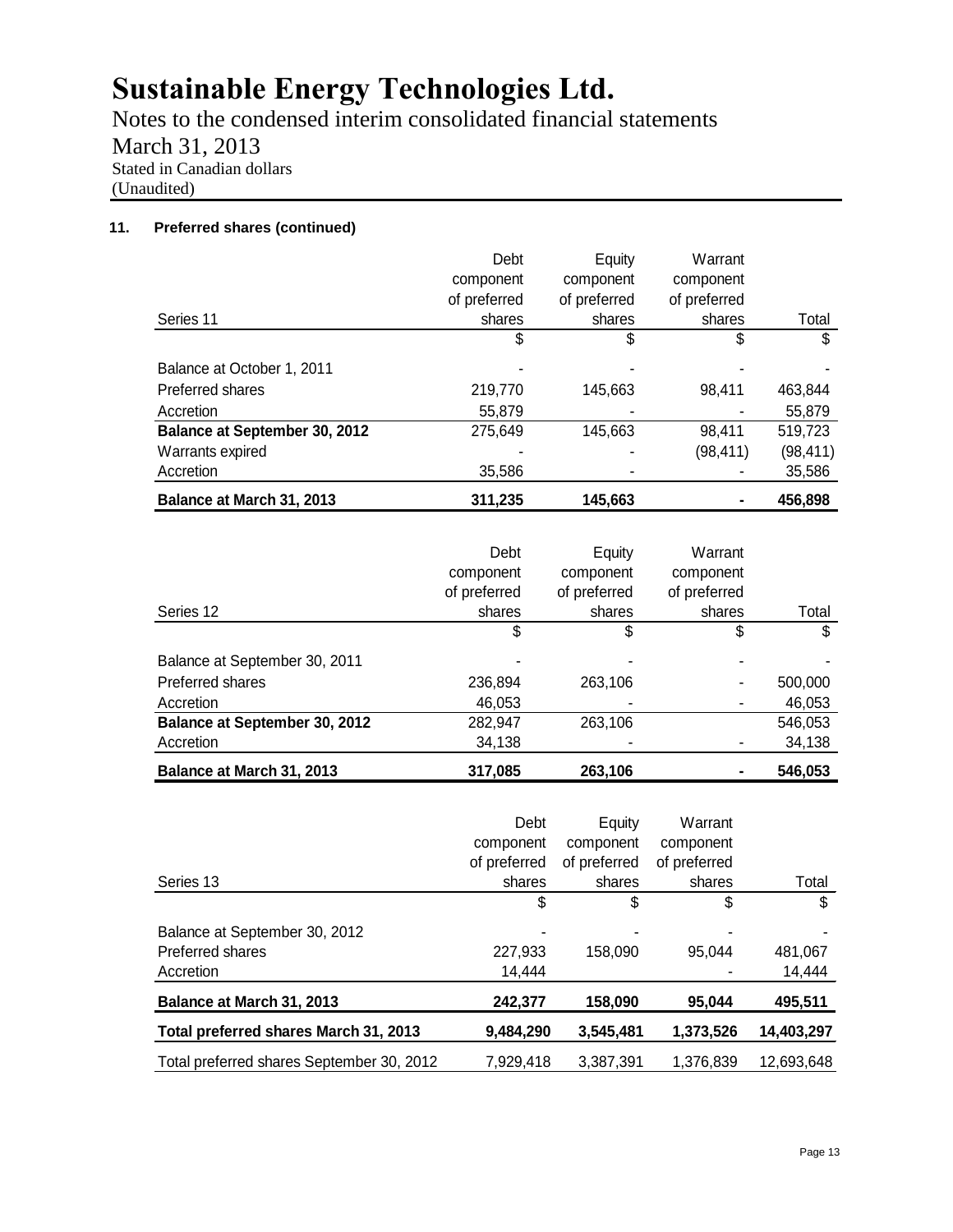Notes to the condensed interim consolidated financial statements March 31, 2013 Stated in Canadian dollars (Unaudited)

#### **11. Preferred shares (continued)**

Series 7 Class A Unit consisted of one (1) redeemable 8%, voting, First Preferred Share, Series 7 ("Series 7 Preferred Shares") and 2.8 detachable warrants ("Warrants") to acquire one (1) non-voting common share at an exercise price of \$3.00 per share until May 7, 2013. Series 7 Class B Unit consisted of one (1) Series 7 Preferred Share and 2.2 warrants to acquire one (1) voting common share at \$3.00 per share until May 7, 2013.

Holders of Series 7 Preferred Shares are entitled to receive as and when declared by the Board of Directors out of moneys of the Company applicable to the payment of annual dividends an amount equal to 8% of the then applicable Series 7 Redemption Price payable semi-annually, the first of such dividends to become payable October 15, 2009. In the event the annual 8% dividend is not declared and paid, such dividend shall be accretive to the Series 7 Redemption Price.

After October 14, 2011, the Series 7 Preferred Shares can be redeemed by the Company if within the 90 day period preceding the date of notice of redemption, the weighted average trading price has exceeded \$6.00 per share for at least 30 consecutive trading days and the average trading volume for such 30 consecutive trading days is at least \$200,000, the Company may redeem all but not less than all the Series 7 Preferred Shares at the then applicable Series 7 Redemption Price subject to the prior right of holders to exercise their right to convert the Series 7 Preferred Shares into common shares of the Company.

Holders of the Series 7 Preferred Shares may convert, at any time, the Series 7 Preferred Shares into that number of fully paid and non-assessable common shares equal to the then applicable Series 7 Redemption Price divided by the conversion price of \$1.50 per share. Series 7 Preferred Shares are automatically converted into common shares if (i) approved by a majority of the Series 7 Preferred Shares or (ii) the Company undertakes an underwritten public offering pursuant to a receipted prospectus or similar document for aggregate proceeds of \$20 million at a price per share of at least \$4.50.

The 1 First Preferred Share Series 8, entitles the holder to designate a representative to the board of directors of the Company for so long as the holder owns in the aggregate more than 10% of the issued and outstanding common shares of the Company on a fully diluted basis. The share is redeemable at a price of \$1.00, at the option of the holder.

On August 23, 2010, the Company issued First Preferred Shares Series 9 for gross proceeds of \$687,360. The Series 9 preferred shares are similar and rank pari passu to the Series 7 preferred shares, with the exception of the detachable warrants which were not issued as part of the Series 9 preferred shares. The 50,000 Series 9 shares are convertible at a price of \$1.55. Doughty Hanson was also given 516,129 warrants exercisable for 1 year at \$1.55 as partial compensation for underwriting the equity commitment of \$3,000,000.

On October 5, 2010, the Company issued 80,000 First Preferred Shares Series 10 to Doughty Hanson, which are similar to and rank pari passu with the Series 7 preferred shares, with the exception of the detachable warrants which were not issued as part of the Series 10 preferred shares. The Series 10 preferred shares resulted in a cash inflow of \$800,000 and they are convertible at a price of \$1.40 and mature 5 years and 1 day from the date of issuance.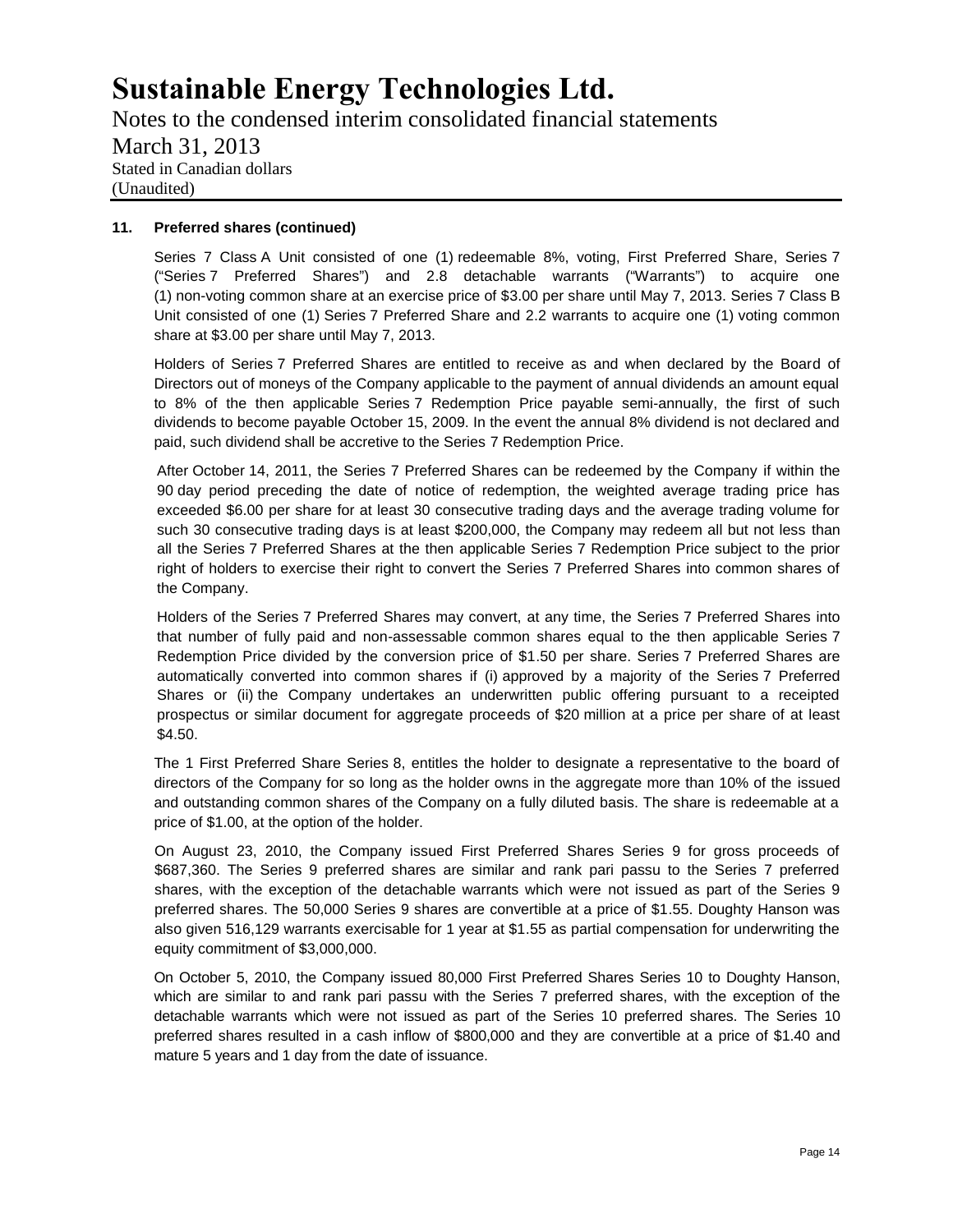Notes to the condensed interim consolidated financial statements March 31, 2013 Stated in Canadian dollars (Unaudited)

### **11. Preferred shares (continued)**

On October 25, 2011, the Company issued 50,000 First Preferred Shares Series 11 to Doughty Hanson, which are similar to and rank pari passu with the Series 7 preferred shares, The Series 11 preferred shares resulted in a cash inflow of \$500,000 and they are convertible at a price of \$1.15 and mature 5 years and 1 day from the date of issuance. The debt component was measured at the issue date at the present value of the cash payment of dividends and principal under the terms of the preferred shares using a discount rate of 23% and a five year term. The difference between the debt component, the value of the warrants and the face value of preferred shares is classified as equity component of preferred shares. The debt component is accreted to its face value through a charge to loss using the effective interest method. The transaction costs were \$36,156. Doughty Hanson was also given 634,783 additional warrants exercisable for a period of one year at \$1.15.

On December 19, 2011, the Company issued 50,000 First Preferred Shares Series 12 to Doughty Hanson, which are similar to and rank pari passu with the Series 7 preferred shares with the exception of the detachable warrants which were not issued as part of the Series 12 preferred shares.. The Series 12 preferred shares resulted in a cash inflow of \$500,000 and they are convertible at a price of \$0.80 and mature 5 years and 1 day from the date of issuance. The debt component was measured at the issue date at the present value of the cash payment of dividends and principal under the terms of the preferred shares using a discount rate of 23% and a five year term. The difference between the debt component and the face value of preferred shares is classified as equity. The debt component is accreted to its face value through a charge to loss using the effective interest method.

On December 27, 2012, the Company issued 50,000 First Preferred Shares Series 13 to Doughty Hanson, pursuant to a commitment agreement dated October 19, 2011, which are similar to and rank pari passu with the Series 7. The Series 13 preferred shares resulted in a cash inflow of \$500,000 and they are convertible at a price of \$0.40 and mature 5 years and 1 day from the date of issuance. The debt component was measured at the issue date at the present value of the cash payment of dividends and principal under the terms of the preferred shares using a discount rate of 23% and a five year term. The difference between the debt component and the face value of preferred shares is classified as equity. The debt component is accreted to its face value through a charge to loss using the effective interest method. The transaction costs were \$18,934. Doughty Hanson was also given 1,250,000 additional warrants exercisable for a period of two years at \$0.50.

### **12. Share capital**

### *Authorized,* unlimited number

The authorized capital of Sustainable consists of an unlimited number of common shares without nominal or par value, and an unlimited number of preferred shares, issuable in series, without nominal or par value.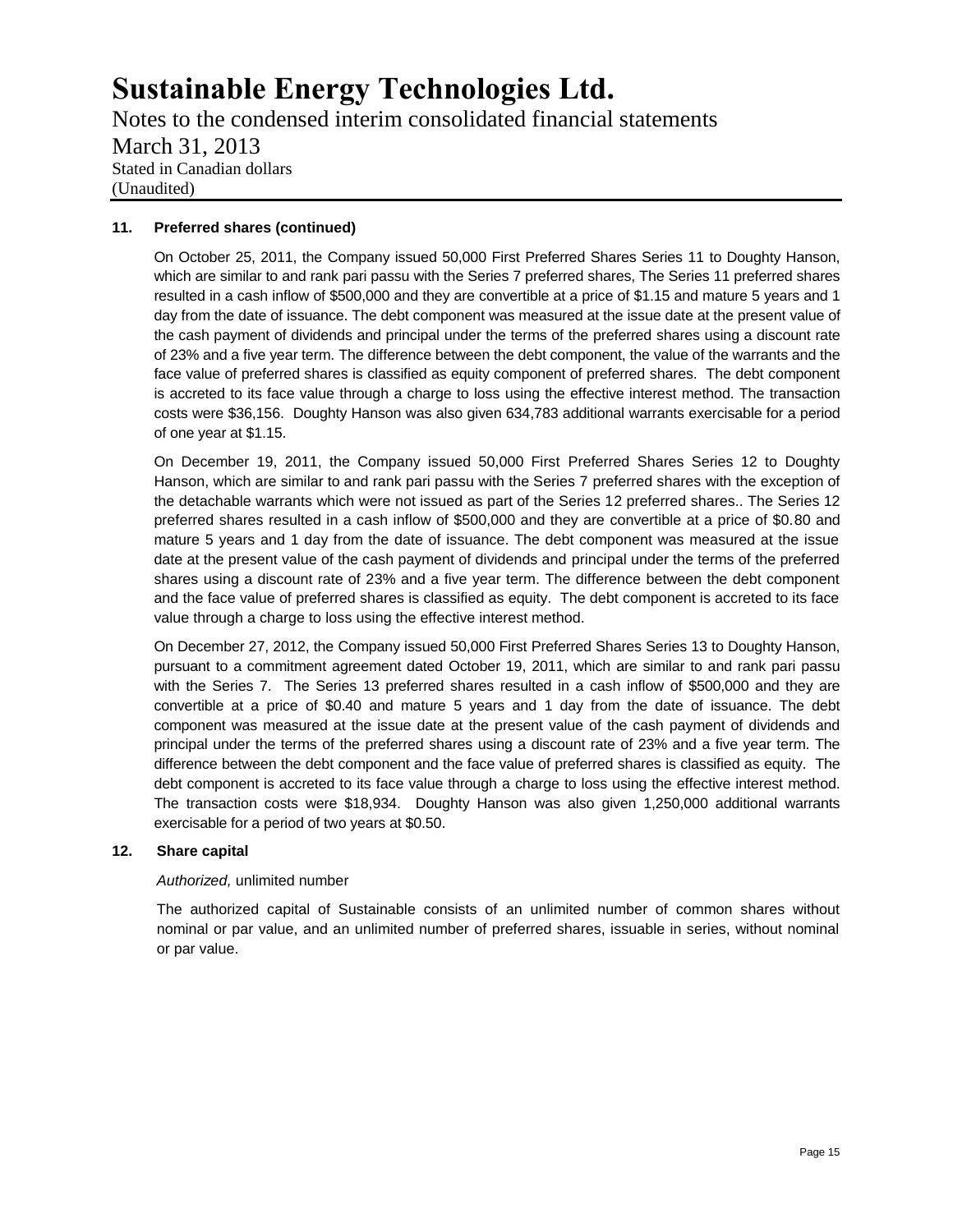Notes to the condensed interim consolidated financial statements March 31, 2013 Stated in Canadian dollars (Unaudited)

### **12. Share capital (continued)**

Unlimited number of common shares without par value Unlimited number of First Preferred Shares Series 7 to 13

*Issued*

| Common shares                      | Number of<br>shares $(1)$ | Amount<br>$S^{(1)}$ |
|------------------------------------|---------------------------|---------------------|
| Balance, October 1, 2011           | 20,023,411                | 34,258,068          |
| Issuance of common shares          | 280,000                   | 140,000             |
| Conversion of preferred shares     | 612,186                   | 606,463             |
| Adjustment on reduction of deficit |                           | (30,000,000)        |
| Balance, September 30, 2012        | 20,915,597                | 5,004,531           |
| Conversion of preferred shares     |                           |                     |
| Issuance of common shares          | ۰                         |                     |
| Balance, March 31, 2013            | 20,915,597                | 5,004,531           |

*(1) Adjusted to reflect the 10:1 share consolidation completed on December 20, 2012*

#### *Adjustment to share capital and deficit*

On August 21, 2012 the Company received shareholder approval to reduce the stated share capital and the deficit of the Company by \$30,000,000.

### *Common share consolidation*

On December 20, 2012, the Company completed a 10:1 share consolidation of all its outstanding common shares. As such, all common shares, per common share amounts, stock option and warrant figures in the current and comparative periods have been adjusted to reflect this change.

### *Restricted shares*

In June 2012, the Company issued debentures and in conjunction with the issuance of the debentures, a total of 280,000 restricted common shares of the Company were issued to the debenture holders (Note 9). A total of 32,000 (2012 – nil) shares were released immediately. The remaining shares will be released to the debenture holders on a quarterly basis ending. At March 31, 2013 there were 152,000 (2011 – nil) shares remaining to be released.

### *Weighted average number of common shares*

The weighted average number of shares for March 31, 2013 and March 31, 2012 were determined by excluding stock options and warrants because the Company was in a loss position. In calculating diluted common share amounts for March 31, 2013 and 2012, the Company excluded 112,659 (2012 – 92,658) preferred shares convertible into 8,178,078 (2012 – 6,928,078) common shares, 9,626,622 (2012 – 3,769,975) warrants and 1,524,372 (2012 – 1,696,872) options because the exercise price was greater than the average market price of its common shares during the period. The common shares that would be included on the conversion of preferred shares relating to the dividends accreted and not paid have not been included in the number of common shares that would be issued on the conversion of preferred shares due to the variability of the calculation.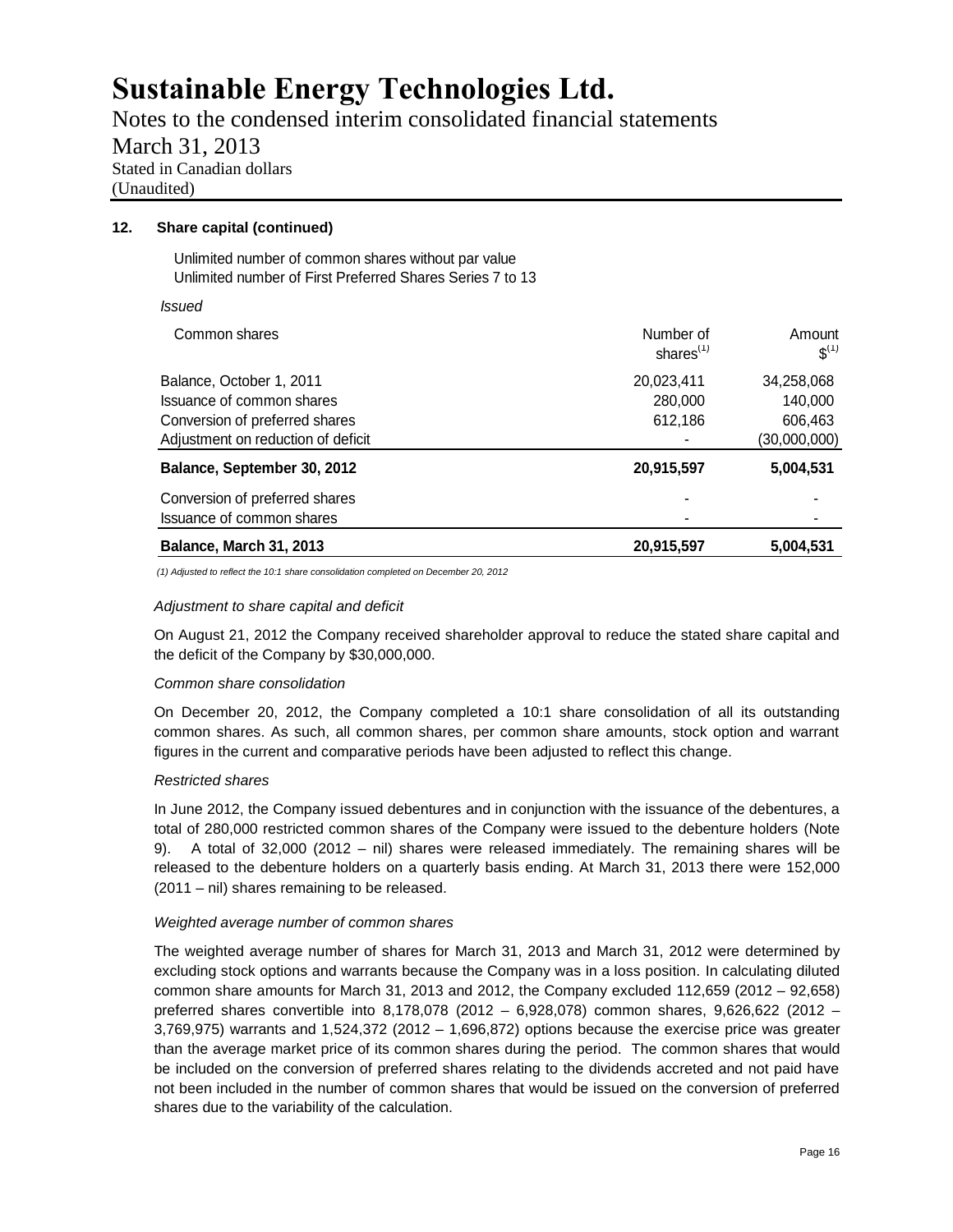Notes to the condensed interim consolidated financial statements March 31, 2013 Stated in Canadian dollars (Unaudited)

### **13. Warrants**

Changes in the Company's purchase warrants are as follows:

|                                |                  |               |             | Allocated  |
|--------------------------------|------------------|---------------|-------------|------------|
|                                | Issued with      |               | Total       | fair       |
|                                | common or        | <b>Broker</b> | purchase    | market     |
|                                | preferred shares | warrants      | warrants    | value      |
|                                |                  |               |             | \$         |
| Balance, October 1, 2011       | 3,513,691        | 219.050       | 3,732,741   | 2,275,418  |
| Warrants issued                | 1,834,783        |               | 1,834,783   | 362,411    |
| Warrants expired               | (484, 848)       | (112,700)     | (597,549)   | (367,178)  |
| Balance September 30, 2012     | 4,863,626        | 106.350       | 4,969,976   | 2,270,651  |
| Warrants expired               | (1,343,354)      |               | (1,343,354) | (593, 986) |
| Warrants issued                | 6,000,000        |               | 6,000,000   | 115,767    |
| <b>Balance, March 31, 2013</b> | 9,520,272        | 106,350       | 9,626,622   | 1,792,432  |

*(1) Adjusted to reflect the 10:1 share consolidation completed on December 20, 2012*

- 634,783 purchase warrants were issued to Doughty Hanson on October 25, 2011 exercisable for a period of one year at \$1.15. These warrants were partial compensation for underwriting the equity commitment of \$1,500,000 in October 2011. The Black Scholes option model was used to calculate the fair value of the warrants using a nil dividend yield, a 1.18% interest rate and a volatility of 100%. The fair market value at issuance was \$98,411.
- 1,200,000 additional warrants were issued to Doughty Hanson on May 1, 2012 exercisable for a period of one year at \$0.50. These warrants were compensation for extending the equity commitment agreement of \$1,500,000 as security for the bank operating line to April 30, 2013 (note 6). The Black Scholes option model was used to calculate the fair value of the warrants using a nil dividend yield, a 1.06% interest rate and a volatility of 113%. The fair market value at issuance was \$264,000.
- 1,250,000 additional warrants were issued to Doughty Hanson on December 27, 2012 exercisable for a period of five years at \$0.50. These warrants were issued in conjunction with the issue of Series 13 Preferred Shares (note 11). The Black Scholes option model was used to calculate the fair value of the warrants using a nil dividend yield, a 1.31% interest rate and a volatility of 114.49%. The fair market value at issuance was \$95,044.
- 4,750,000 additional warrants were issued to Doughty Hanson on March 15, 2013 exercisable for a period of six months at \$0.105. These warrants were issued in conjunction with the issue of the convertible debenture (note 7). The Black Scholes option model was used to calculate the fair value of the warrants using a nil dividend yield, a 1.55% interest rate and a volatility of 113%. The fair market value at issuance was \$20,724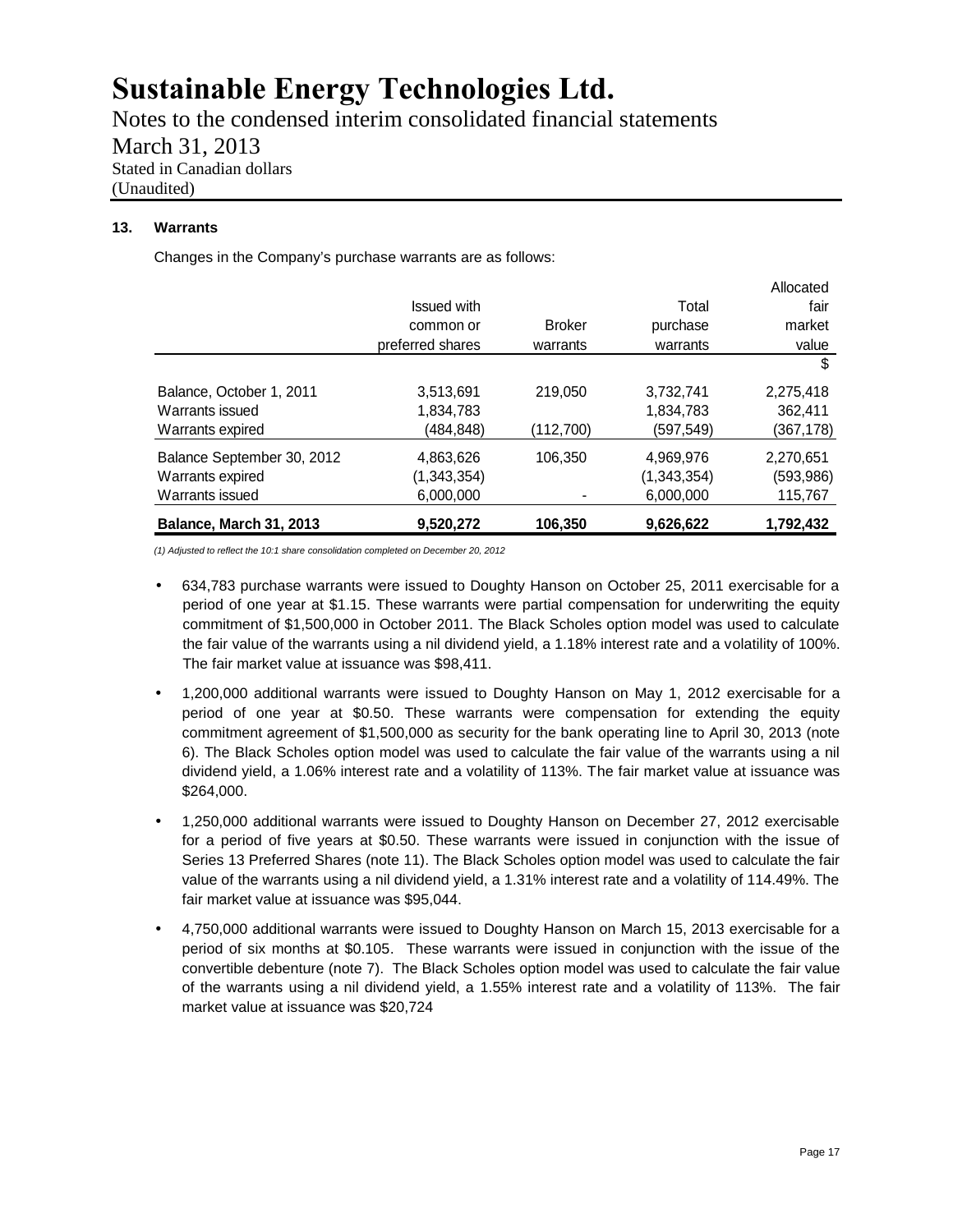Notes to the condensed interim consolidated financial statements March 31, 2013 Stated in Canadian dollars (Unaudited)

### **14. Share based payments**

The Company has established an option plan (the "Plan") whereby the Company may grant options to purchase common shares to directors, officers, employees, and consultants. Options generally vest over a 3-year period with 1/6 vesting every 6 months. The Company's plan allows for a maximum term on any options to be ten years. The Company, at the discretion of the Board of Directors, may issue options to a maximum of 3,289,432. The plan was approved by the shareholders on September 2, 2010. The minimum price at which the options may be granted is the closing price on the TSX-V on the date of issue.

The following summarizes information about stock options outstanding as at March 31, 2013:

| Balance, March 31, 2013     | 1,195,142  |           | 329,230       | 1.50             |
|-----------------------------|------------|-----------|---------------|------------------|
| Forfeited                   | (135,000)  | 1.81      |               |                  |
| Balance, September 30, 2012 | 1,330,142  | 1.80      | 329,230       | 1.50             |
| Forfeited                   | (235, 158) | 2.00      |               |                  |
| Granted                     | 250,000    | 1.00      | 200,000       | 1.00             |
| Balance, October 1, 2011    | 1,315,301  | 2.00      | 129,230       | 2.30             |
|                             |            | \$        |               | \$               |
|                             | employees  | employees | non-employees | non-employees    |
|                             | options to | price to  | options to    | average price to |
|                             | Number of  | average   | Number of     | Weighted         |
|                             |            | Weighted  |               |                  |

*(1) Adjusted to reflect the 10:1 share consolidation completed on December 20, 2012*

|                        |           | Outstanding options |          | Exercisable options |          |
|------------------------|-----------|---------------------|----------|---------------------|----------|
|                        |           |                     | Weighted |                     |          |
|                        |           | Weighted            | average  |                     | Weighted |
| Range of exercise      |           | average             | years to |                     | average  |
| prices                 | Options   | price               | expiry   | Options             | price    |
|                        |           | \$                  |          |                     | \$       |
| $$0.50 - $1.00$        | 450.000   | 1.00                | 9.25     | 75,000              | 1.00     |
| $$1.40 - $1.60$        | 475,000   | 1.46                | 6.75     | 446.667             | 1.46     |
| $$1.70 - $1.90$        | 231.872   | 1.79                | 3.12     | 228.539             | 1.78     |
| $$2.00 - $2.50$        | 307.500   | 2.10                | 5.44     | 307.500             | 2.24     |
| $$2.60 - $3.50$        | 40.000    | 3.50                | 5.44     | 40.000              | 3.50     |
| $$3.60 - $4.00$        | 20,000    | 4.00                | 7.02     | 16,667              | 4.00     |
| Balance March 31, 2013 | 1.524.372 | 1.30                | 6.64     | 1.114.372           | 1.69     |

*(1) Adjusted to reflect the 10:1 share consolidation completed on December 20, 2012*

The total share-based compensation calculated for the three and six months ended March 31, 2013 were \$21,992 and \$(21,745) respectively (2012 - \$18,732 and \$45,484).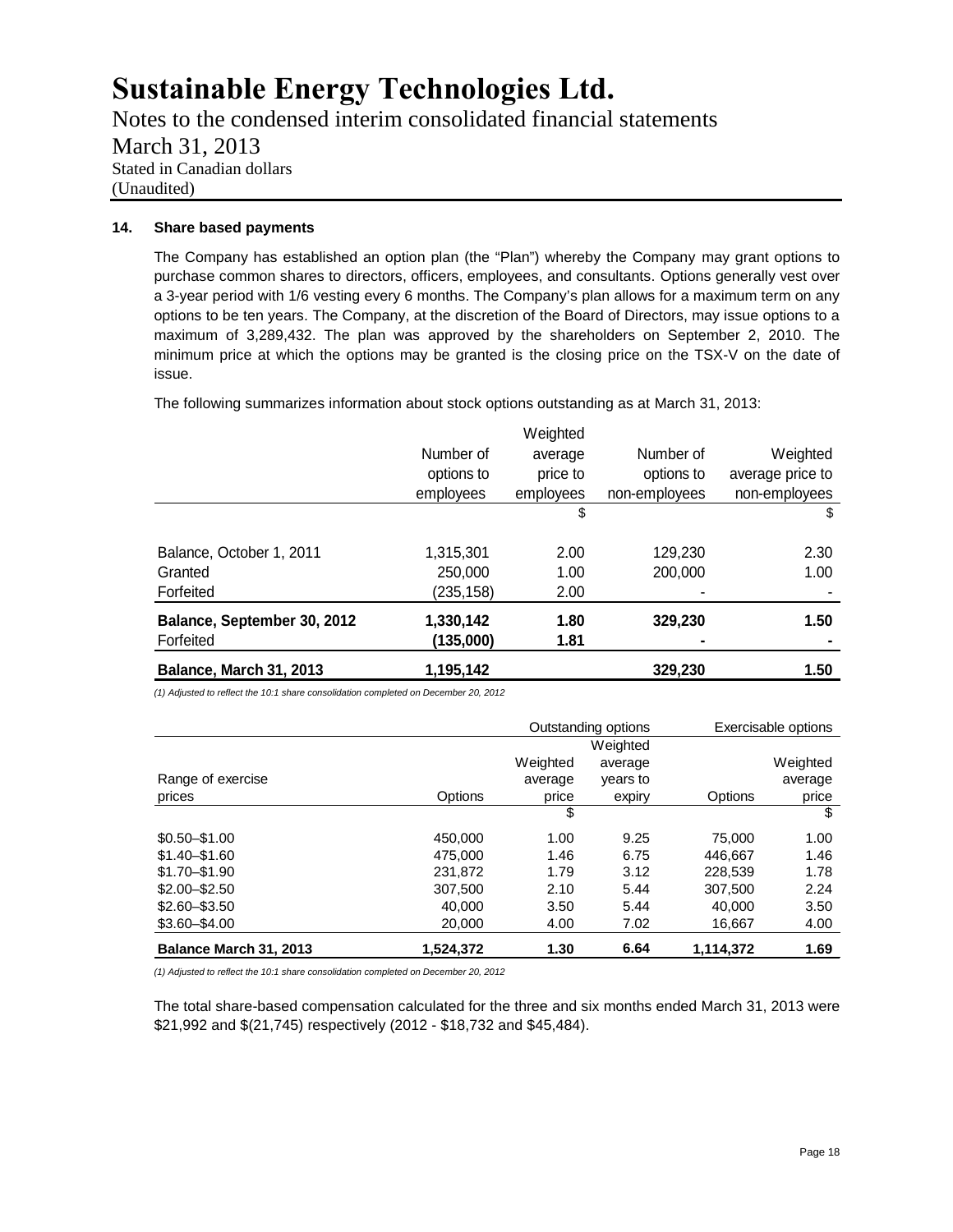Notes to the condensed interim consolidated financial statements March 31, 2013 Stated in Canadian dollars (Unaudited)

### **15. Capital management**

The Company's objectives when managing capital is to safeguard the entity's ability to continue as a going concern, so that it can continue to provide returns for shareholders and benefits for other stakeholders. The Company sets the amount of capital in proportion to risk. The Company manages the capital structure and makes adjustments to it in light of changes in economic conditions and the risk characteristics of the underlying assets. The Company's objective is met by obtaining adequate equity funding to provide for the possibility that cash flows from operations will not be sufficient to meet future cash flow requirements. The Board of Directors does not establish quantitative return on capital criteria for management; but rather promotes year over year sustainable profitable growth.

The Company defines capital as the aggregate of total shareholders' deficit and bank debt less cash as follows:

|                                | March 31,<br>2013 | September 30,<br>2012 |
|--------------------------------|-------------------|-----------------------|
|                                |                   | \$                    |
| Total shareholders' deficiency | (9,560,142)       | (6,957,192)           |
| Cash                           | (23, 041)         | (256, 104)            |
| Bank debt                      | 958,271           | 1,443,830             |
| <b>Total capital</b>           | (8,624,912)       | (5,769,466)           |

There have been no changes to the Company's objectives in managing capital or in the management of capital since September 30, 2012. The Company presently has negative total capital and is currently working toward reversing this. (Note 2(b))

### **16. Financial instruments and financial risk management**

### *Credit risk*

The Company does not have any significant credit risk exposure to any single counterparty or any group of counterparties having similar characteristics at March 31, 2013. The credit risk on cash is considered to be limited because the counterparties are financial institutions with high credit ratings assigned by international credit rating agencies. The Company submits all credit applications to the Export Development Corporation (EDC) for accounts receivable insurance and has a cash only policy if credit approval is not granted by EDC.

The following table illustrates the Company's receivables and advances:

|                             | March 31,<br>2013 | September 30,<br>2012 |
|-----------------------------|-------------------|-----------------------|
|                             |                   | \$                    |
| Trade                       | 139,365           | 596,115               |
| <b>Taxation authorities</b> | 275,378           | 308,511               |
| Employee advances           | 13,600            | 8,800                 |
|                             | 428,343           | 913,426               |

The Company assesses quarterly if there should be any impairment of the financial assets of the Company. During the period ended March 31, 2013, there was no impairment or allowance required on any of the financial assets of the Company.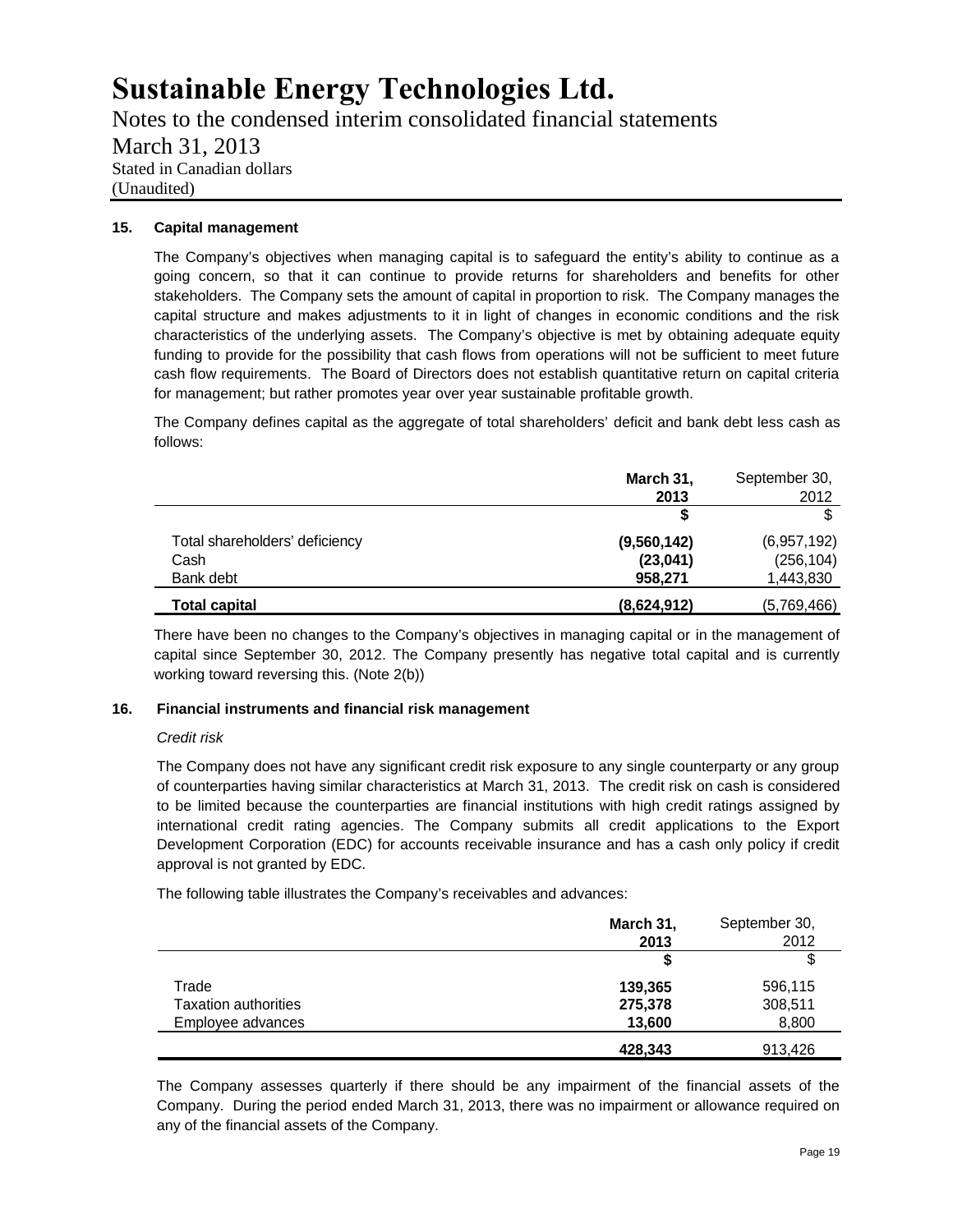Notes to the condensed interim consolidated financial statements March 31, 2013 Stated in Canadian dollars (Unaudited)

### **16. Financial instruments and financial risk management (continued)**

#### *Credit risk (continued)*

The maximum exposure to credit risk is represented by the carrying amount on the condensed interim consolidated statement of financial position. There are no material financial assets that the Company considers past due, as the \$348,366 over 90 days past due has EDC insurance against it and the accounts have since been collected.

The following is a schedule of trade receivables:

|                                                       | March 31,<br>2013 | September 30,<br>2012 |
|-------------------------------------------------------|-------------------|-----------------------|
|                                                       | \$                | \$                    |
| Neither impaired or past due                          | ٠                 | 320,410               |
| Not impaired but past due in the following<br>periods |                   |                       |
| 31 - 60 days                                          | 1,243             | 101,739               |
| 61 - 90 days                                          | 2,826             | 71,339                |
| over 90 days                                          | 135,296           | 102,627               |
|                                                       | 139,365           | 596,115               |

### *Liquidity risk*

The Company's operating cash requirements, including amounts projected to complete the Company's existing capital expenditure program, are continuously monitored and adjusted as input variables change. These variables include but are not limited to available bank lines and government assistance. As these variables change, liquidity risks may necessitate the need for the Company to conduct equity issues or obtain project debt financing. There is no assurance that adequate funds from equity or debt markets will be available to the Company in a timely manner. The company also mitigates liquidity risk by maintaining an insurance program to minimize exposure to insurable losses.

The following are the contractual maturities of financial liabilities at March 31, 2013:

| <b>Financial liabilities</b>                    | $<$ 1 Year | 1-3 Years  | Thereafter | Total      |
|-------------------------------------------------|------------|------------|------------|------------|
|                                                 |            |            |            |            |
| Accounts payable and accrued liabilities        | 1,826,470  | ۰          |            | 1,826,470  |
| Bank loan                                       | 958,271    | ۰          | ۰          | 958,271    |
| Convertible debenture                           | 500,000    |            |            | 500,000    |
| <b>Energy Northwest obligation</b>              | 56,159     | 45.929     | ۰          | 102,088    |
| Government grant obligation                     | 46.500     | 270.420    | ۰          | 316,920    |
| Commitments (Note 22)                           | 103,627    | 206,700    | 105,300    | 415.627    |
| <b>Debentures</b>                               | 46,640     | 876,833    | 70,167     | 993,640    |
| Preferred shares Series 7, 9, 10, 11, 12 and 13 | ۰          | 12,976,480 | 2,220,365  | 15,196,845 |
| Total                                           | 3,537,667  | 14,376,362 | 2,395,832  | 20,309,861 |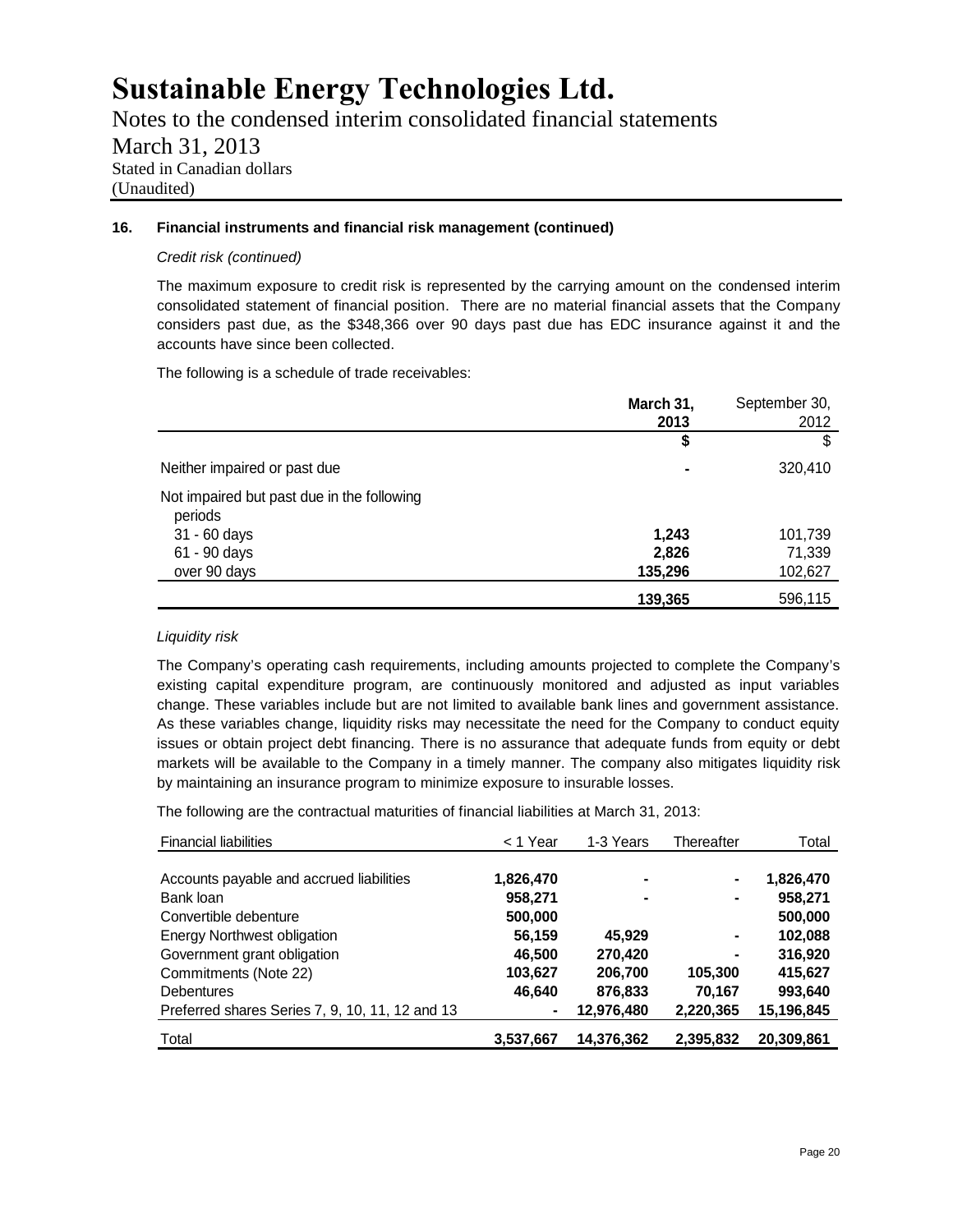Notes to the condensed interim consolidated financial statements March 31, 2013 Stated in Canadian dollars (Unaudited)

### **16. Financial instruments and financial risk management (continued)**

### *Foreign currency risk*

The Company's exposure to currency risk on monetary assets and liabilities based on carrying amount in Canadian currency was as follows for the three month and six month periods ended March 31, 2013:

|                                          | <b>Euros</b>             | <b>US Dollars</b> | Total   |
|------------------------------------------|--------------------------|-------------------|---------|
|                                          |                          | \$                | \$      |
| Cash                                     | 14.767                   | 10.450            | 25.217  |
| Accounts receivable and advances         | 223,458                  | 180,503           | 403,961 |
| Accounts payable and accrued liabilities | 364.726                  | 29.821            | 394,547 |
| <b>Energy Northwest obligation</b>       | $\overline{\phantom{a}}$ | 102,088           | 102,088 |
|                                          | 602,951                  | 322,862           | 925,813 |

Assuming all other variables remain constant, a \$0.05 change in the Canadian/US exchange rate would affect the Company's net loss by approximately \$9,227 for the period ended March 31, 2013 respectively, (2012 - \$21,775). Assuming all other variables remain constant, a \$0.05 change in the Canadian/Euro exchange rate would change the Company's net loss by approximately \$1,204 for the period ended March 31, 2013 (2012- \$22,620). An opposite change in the Canadian/Euro exchange rate will result in an opposite impact on net loss. The Company had no forward exchange rate contracts in place as at or during the period ended March 31, 2013.

### *Fair value of financial instruments*

The carrying value and fair value of financial instruments at March 31, 2013 is disclosed below by financial instrument category, as well as any related gain, loss, expense or revenue for the period March 31, 2013:

|                                          | Carrying  |                   |             |
|------------------------------------------|-----------|-------------------|-------------|
| <b>Financial instrument</b>              | value     | <b>Fair value</b> | Gain/(loss) |
|                                          | S         | S                 |             |
| Accounts receivable and advances         | 428,343   | 428,343           |             |
| Accounts payable and accrued liabilities | 1,826,470 | 1,826,470         |             |
| Bank debt                                | 958,271   | 958,271           |             |
| Due to director                          | 100,000   | 100,000           |             |
| Energy Northwest obligation              | 102,088   | 102,088           |             |
| Government grant obligation              | 202,666   | 202,666           |             |
| <b>Debentures</b>                        | 551,585   | 551,585           |             |
| Convertble debenture                     | 444.836   | 444,836           |             |
| Preferred shares                         | 9.484.290 | 9,484,290         |             |

The Company categorizes its financial instruments carried at fair value into one of three different levels depending on the observability of the inputs employed in the measurement. At March 31, 2013, the Company valued cash using Level 1 input and the embedded derivatives on the Company's debentures (note 10) and Energy Northwest obligation (note 8) were measured at a fair value using level 3 inputs.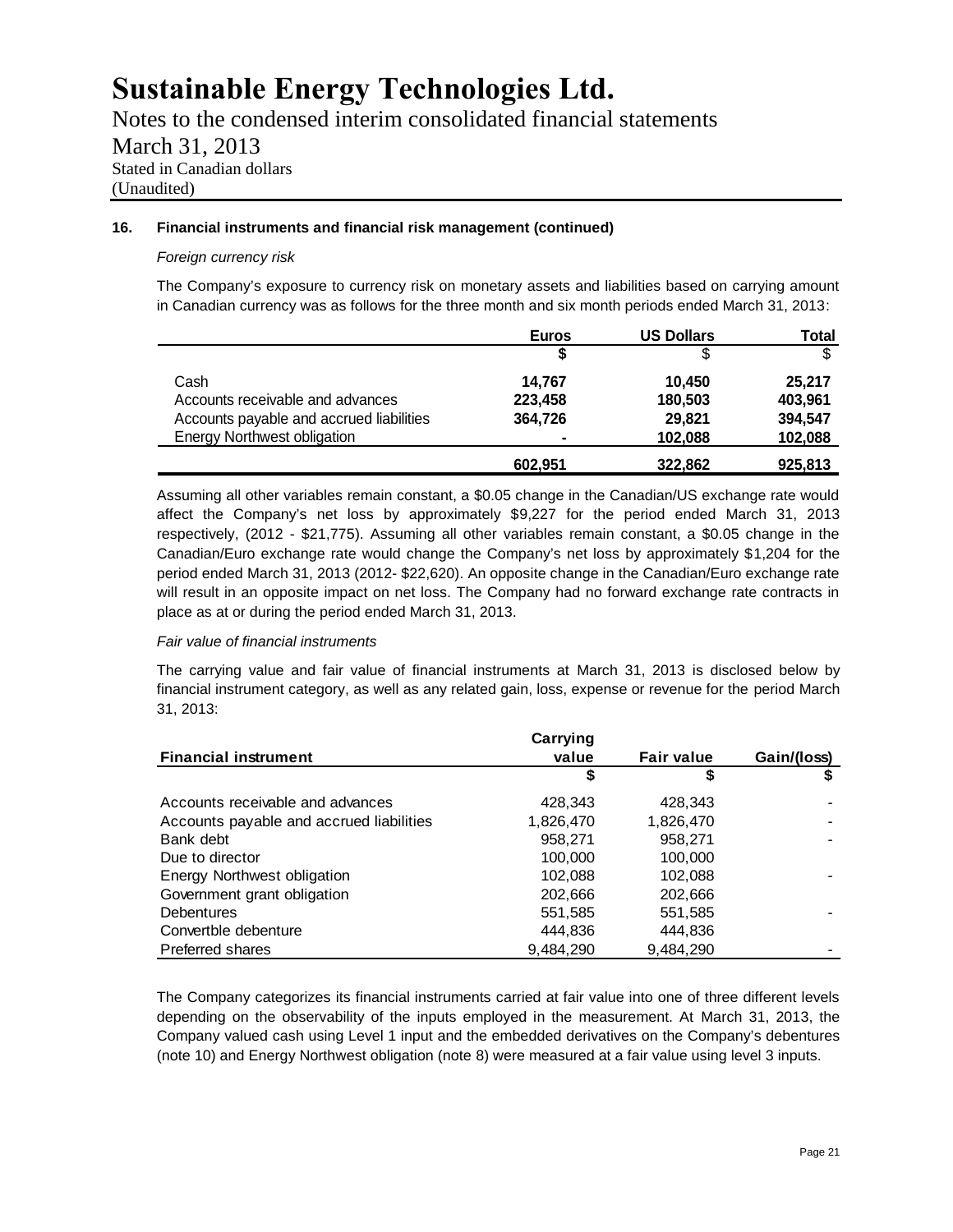Notes to the condensed interim consolidated financial statements March 31, 2013 Stated in Canadian dollars (Unaudited)

#### **17. Related party transactions**

Other than as disclosed elsewhere in the unaudited condensed interim consolidated financial statements, the Company had the following related party transaction:

Included in general and administrative expense is salaries and benefits for key management personnel and directors of \$70,081 and \$147,549 respectively for the three months and the six months ended March 31, 2013 (2012 - \$93,516 and \$190,058) and share based compensation of \$Nil for the three months and six months ended March 31, 2013 (2012 - \$4,497 and \$14,735). Included in operations expense are salaries, consulting fees and benefits for key management personnel and directors of \$37,500 and \$87,000 respectively for the three months and six months ended March 31, 2013 (2012 - \$49,500 and \$100,000) and share based compensation of \$9,945 and \$19,849 for the three months and six months ended March 31, 2013 respectively (2012 – 2,726 and \$9,853 ).

Key management personnel and directors subscribed for \$69,000 of the debentures (Note 9) issued in June 2012 and received 110,400 (2012 – nil) bonus shares (Note 10) valued at \$5,520 (2012 - \$nil) as at March 31, 2013. Interest expense of \$1,843 and \$4,265 respectively for the three months and six months ended March 31, 2013 (2012 - \$nil and \$nil respectively) has been included in financing costs related to these debentures.

In December 2012 the Company received \$100,000 from a director. The Company has agreed to issue to a director a \$114,000 debenture at an original discount rate of 12.5% to net the Company \$100,000, at the same terms as the debentures described in Note 9. This transaction is subject TSX-V with respect to the issuance of bonus shares and so the amount the Company has agreed to issue as bonus shares has been shown as a current liability until the shares have been issued.

Revenue and expense transactions are in the normal course of operations and were based on the exchange value of the service provided, which approximates those amounts of consideration with third parties.

### **18. Financing costs**

|                                          | Three months ended |         | Six months ended |           |
|------------------------------------------|--------------------|---------|------------------|-----------|
|                                          | 2013               | 2012    | 2013             | 2012      |
|                                          | S                  | \$      | \$               | \$        |
| Interest on Northwest obligation         | 4.148              | 63.606  | 8.537            | 127,211   |
| Interest on bank debt                    | 18,022             | 17,400  | 37,987           | 17,400    |
| Interest on debenture                    | 21,355             |         | 49,445           |           |
| Interest on convertible debenture        | 5.528              |         | 5.528            |           |
| Accretion of government grant obligation | 13,089             |         | 26.499           |           |
| Accretion of preferred shares            | 695,558            | 506.808 | 1,326,939        | 968,274   |
| Gain on adjustment to fair value         | (60, 458)          |         | (60, 458)        |           |
| Amortization of financing fees           | 66,000             | 75.150  | 132,000          | 150,303   |
| Other                                    |                    |         | 345              | 17,303    |
| <b>Total</b>                             | 763,242            | 662,964 | 1,526,822        | 1,280,491 |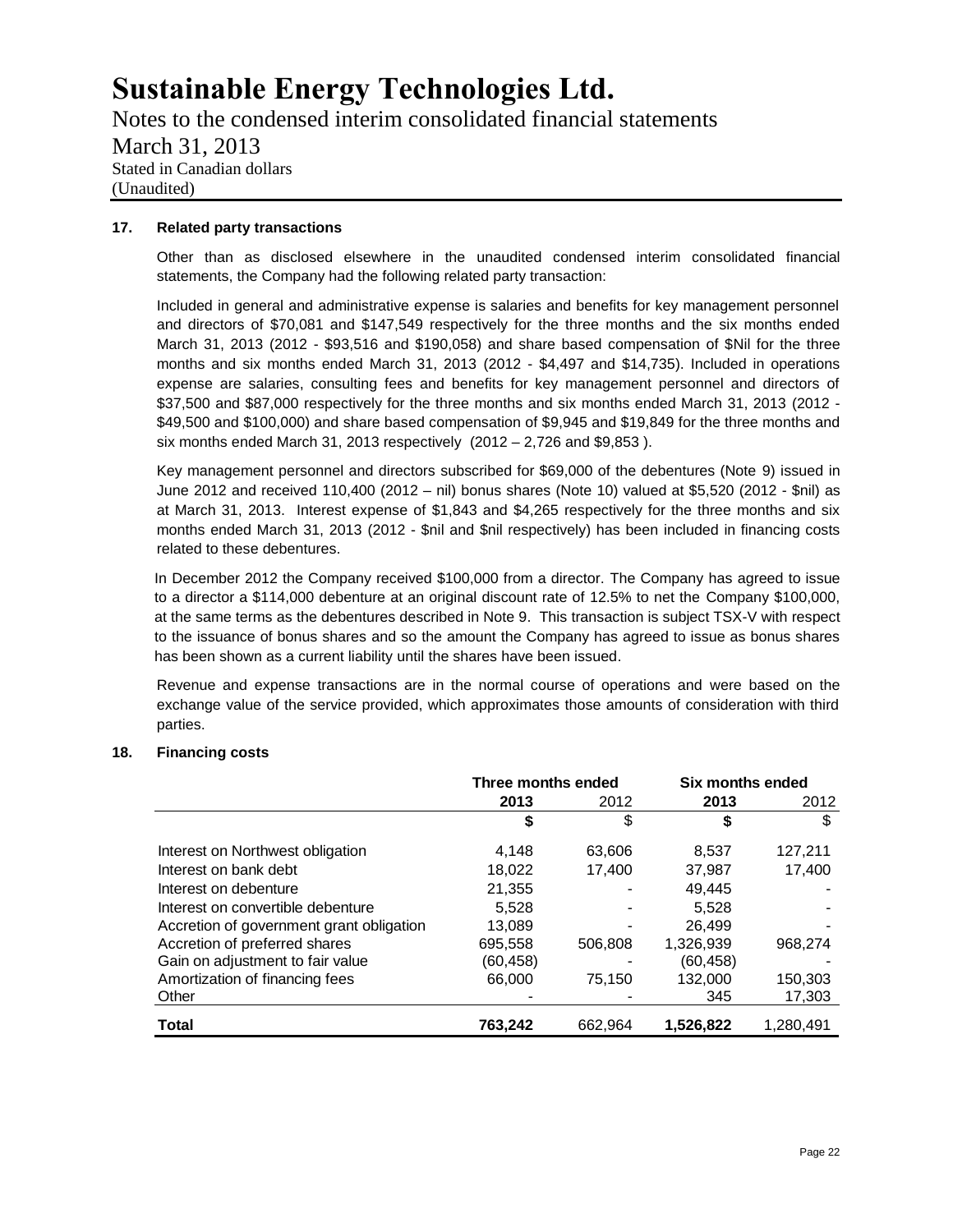Notes to the condensed interim consolidated financial statements March 31, 2013 Stated in Canadian dollars (Unaudited)

### **19. Personnel expenses**

|                 |         | Three months ended |         | Six months ended |  |  |  |      |
|-----------------|---------|--------------------|---------|------------------|--|--|--|------|
|                 | 2013    | 2012               |         | 2013             |  |  |  | 2012 |
|                 | \$      | \$                 |         |                  |  |  |  |      |
| Wages           | 163,084 | 371,961            | 404,775 | 800,781          |  |  |  |      |
| <b>Benefits</b> | 23,562  | 37,894             | 35,588  | 66,180           |  |  |  |      |
| Total           | 186,646 | 409,855            | 440,363 | 866,961          |  |  |  |      |

### **20. Other income**

The Company agreed to sell a non-exclusive license during the quarter ended December 31, 2012, which allows the licensee to manufacture the Company's new STX inverter platform; however, the licensee has been unable to close on the purchase. As such, the licensee has forfeited a \$250,000 deposit which has been included in other income in the unaudited condensed interim consolidated statement of loss and comprehensive loss.

### **21. Supplemental information**

The changes in non-cash working capital for the three month and six month periods ended March 31, 2013 and 2012 are as follows:

|                                          | Three months ended |           | Six months ended |           |  |      |  |
|------------------------------------------|--------------------|-----------|------------------|-----------|--|------|--|
|                                          | 2013               | 2012      |                  | 2013      |  | 2012 |  |
|                                          |                    | \$        |                  | \$        |  |      |  |
| Operating activities                     |                    |           |                  |           |  |      |  |
| Decrease (increase) in assets            |                    |           |                  |           |  |      |  |
| Accounts receivable and advances         | 143,847            | (186,794) | 491,985          | (54, 406) |  |      |  |
| Prepaid expense and deposits             | (73, 100)          | (7,571)   | (91, 731)        | 129,907   |  |      |  |
| Inventory                                | (12,099)           | 43,335    | 11,452           | 315,717   |  |      |  |
|                                          | 58.648             | (151,030) | 411,706          | 391,218   |  |      |  |
| Increase (decrease) in liabilities       |                    |           |                  |           |  |      |  |
| Accounts payable and accrued liabilities | (588,023)          | 279,430   | (17, 126)        | (209,277) |  |      |  |
|                                          | (529,375)          | 128,400   | 394,580          | 181.941   |  |      |  |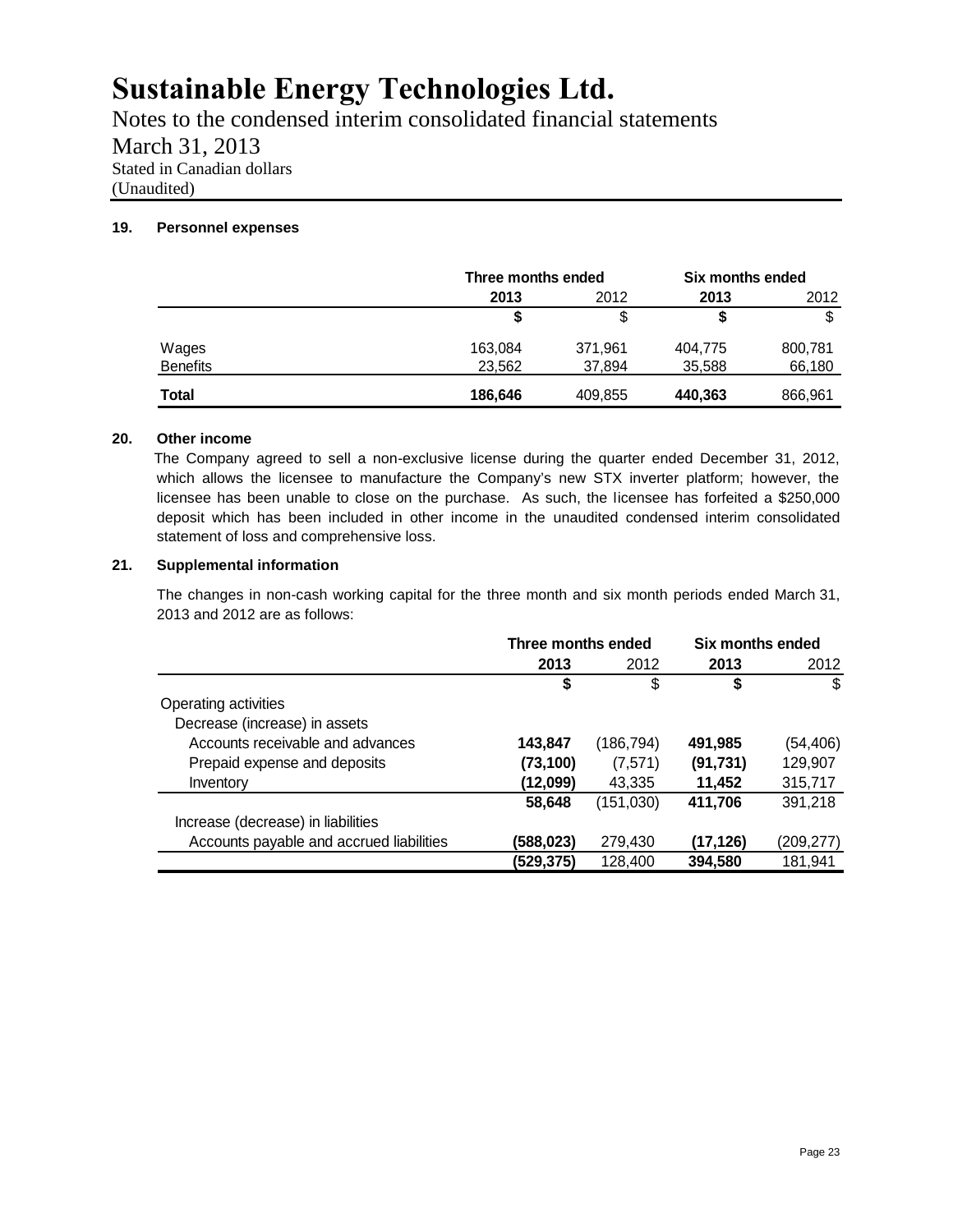Notes to the condensed interim consolidated financial statements March 31, 2013 Stated in Canadian dollars (Unaudited)

### **22. Commitments**

(a) At March 31, 2013, Sustainable Energy had commitments for premise, equipment leases, investor relation agreements, and software installation as follows:

|                            | March 31, |
|----------------------------|-----------|
|                            | 2013      |
|                            |           |
| Less than one year         | 103,627   |
| Between one and five years | 312,000   |
| More than five years       | -         |
|                            | 415,627   |

- (b) Consulting services were provided in fiscal 1998 to the Company. Repayment including interest at an annual rate of 20% per year is contingent upon SEL achieving sales (\$Nil to date) or capital funding of \$2,000,000 US, \$342,000 US has been received to March 31, 2013. At March 31, 2013, the total contingent amount payable including accrued interest was approximately \$465,344 (\$458,015 US) (2012 - \$391,463, \$391,816 US).
- (c) There is a legal action for which the ultimate result cannot be ascertained at this time. Management does not expect the outcome of these proceedings to have a material effect on the financial position or results of operations.
- (d) The Company is party to an employment agreement with a director of the Company, under which payment of a portion of the director's compensation is contingent upon the Company realizing positive earnings for any one fiscal quarter before interest, taxes, depreciation and amortization, a change of control of the Company, liquidation or receivership of the Company or termination of the employment relationship. At March 31, 2013, the total contingent amount payable was approximately \$337,500 (2012 - \$187,500) and therefore, no amount has been included in accounts payable and accrued liabilities.

### **23. Segmented information**

*Geographic disclosures*

|                      | As at March 31, 2013 |         | As at March 31, 2012 |           |
|----------------------|----------------------|---------|----------------------|-----------|
|                      | <b>Revenues</b>      | Assets* |                      | Assets    |
|                      | S                    | \$      | \$                   |           |
| Canada               | 116.929              | 72.368  | 1,437,255            | 91,558    |
| <b>United States</b> |                      | 761,272 | ۰                    | 1,245,740 |
| Europe               |                      |         | 469.314              | 13,325    |
| Total                | 116.929              | 833.640 | 1,906,569            | 1,350,623 |

\* *Assets refer to the Company's development costs and capital assets.*

#### *Major customers*

The Company had four customers where product sales were greater than 10% in the period. The customers had attributed sales of \$44,624, \$21,550, \$18,793 and \$13,522 respectively for the six months ended March 31, 2013 (2012 – two customers, \$818,218 and \$718,029).